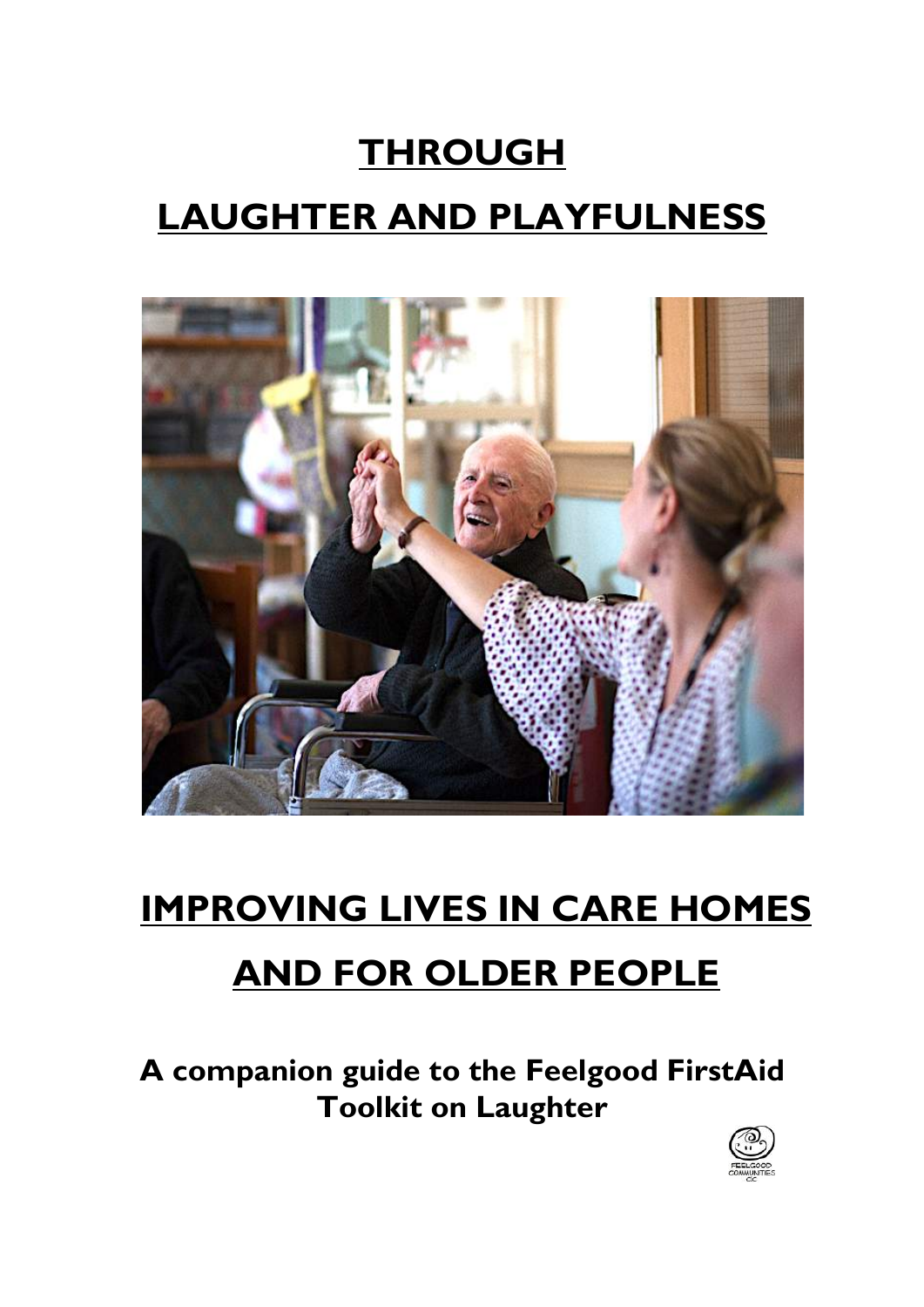

### **FOREWORD**

#### **For everyone involved with care homes and related services, and generally for people getting older everywhere**.

The focus of this guide is happiness through appropriate playfulness and laughter.

As we grow older we may laugh less because of what's happening in our lives. But laughter can lift us above the trials of life. Laughter itself often doesn't mean *happy*, but rather it's a way of releasing stresses and tensions associated with many emotions including sadness, anger and fear. At the same time, laughing changes our physiology, and we can become happier. By encouraging appropriate laughter, we can help ourselves and others to become as happy as possible.

The guide has been created by Robin Graham with support and advice from people living in, working in and visiting care homes across Wales and other parts of the UK and researchers based Cardiff Metropolitan University and in the Wales School for Social Care Research at Swansea University. The development and production of this guide was funded by Awards For All Wales National Lottery Community Fund. We hope that you will find some of the ideas and exercises that are contained in this book both interesting and helpful.

If anyone wants to know how to lead laughter activities in more detail, they are advised to refer to the **Feelgood FirstAid Toolkit for Laughter** at http://www.feelgoodcommunities.org/toolkit. The Toolkit contains Essential Guidance Notes on pages 4-7 and a Disclaimer on page 27 which need to be read and agreed before trying out any activities: the Toolkit provides advice on when and how to take appropriate action regarding health issues, risk assessments, insurance and other considerations.

Please contact us if you would like more information, staff training in Laughter Facilitation or Laughter Yoga, or us to lead facilitated workshops. We can change our world with laughter!



Robin Graham

email: **carehomes@feelgoodcommunities.org**

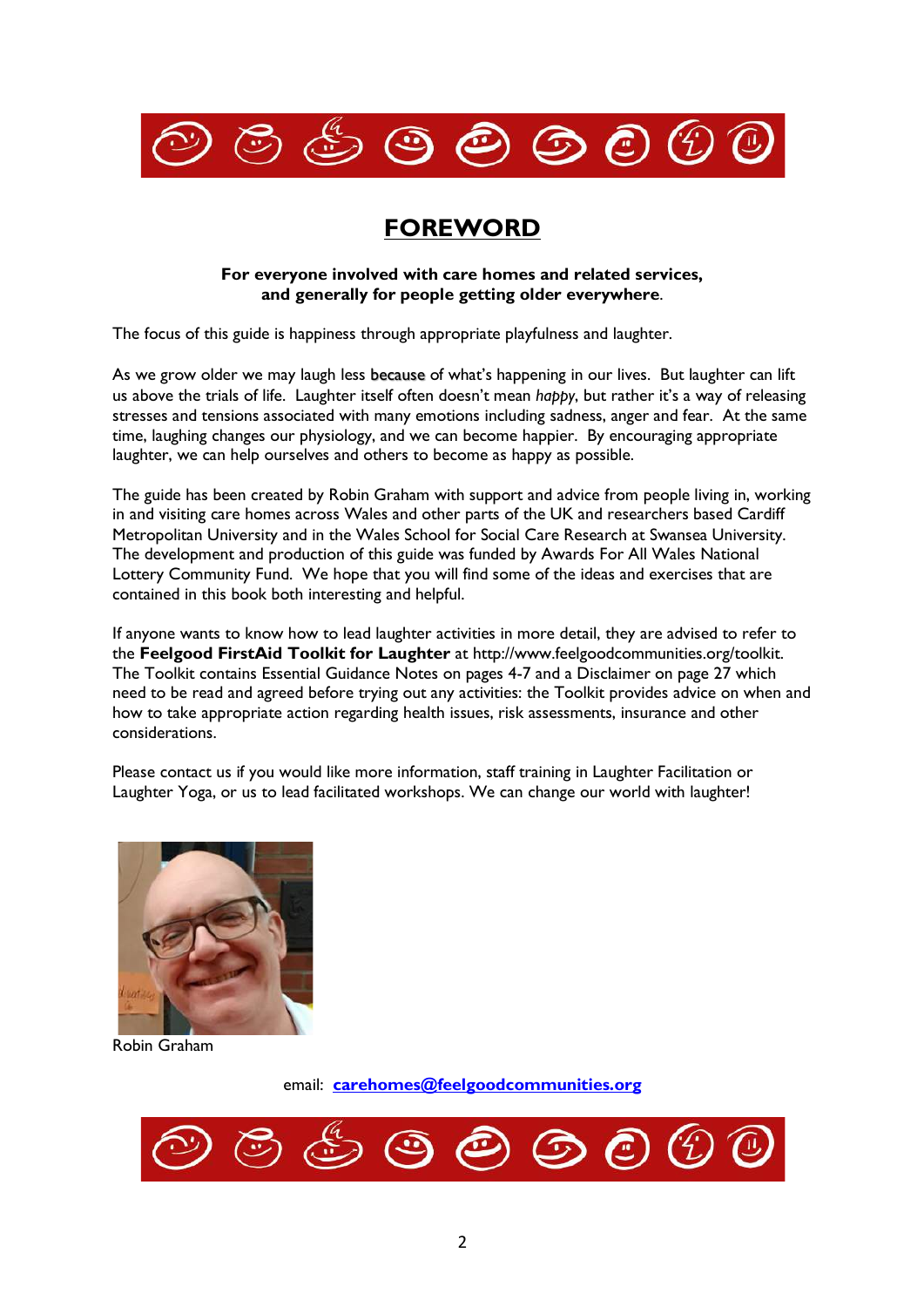

### **CONTENTS**

| <b>I. A LAUGHTER FRIENDLY CARE HOME</b><br>The Evidence: Seven good reasons why we should focus on laughter and playfulness.<br>David's story.                                                                                                                                                                                                        | 4               |
|-------------------------------------------------------------------------------------------------------------------------------------------------------------------------------------------------------------------------------------------------------------------------------------------------------------------------------------------------------|-----------------|
| 2. WHERE TO START<br>A top-down approach and setting the scene.<br>Creating the right kind of physical environment for laughter and playfulness.                                                                                                                                                                                                      | 8               |
| 3. LAUGHTER BASED ACTIVITIES - LAUGHTER IS THE FOCUS<br>Laughter Club.<br>For staff and volunteers.                                                                                                                                                                                                                                                   | $\mathbf{H}$    |
| <b>4. OTHER ACTIVITIES TO BRING LAUGHTER AND SMILES</b><br>Create a Laughter Collection.<br>Keep a Laughter Diary.<br>Laughter leaflets.<br>Moody mantra.<br>Connect by giving and receiving.<br>For Visitors.<br>Preparing for our own old age.<br>Playful artefacts - lessons from the LAUGH Project.<br>Clowning - Lessons from the SMILE project. | $\overline{14}$ |
| <b>5. SUPPORTIVE RESOURCES</b><br>Top 10 tips for laughter and playfulness in care homes.<br>Guidance for Laughter Yoga leaders.<br>Example of a Laughter Club session.<br>Planner for visitors.<br>Laughter-friendly tick list.                                                                                                                      | 20              |
| <b>6. BOOKS, READING AND REFERENCES</b>                                                                                                                                                                                                                                                                                                               | 26              |
| 7. FINAL POINTS AND ACKNOWLEDGEMENTS                                                                                                                                                                                                                                                                                                                  | 28              |
|                                                                                                                                                                                                                                                                                                                                                       |                 |

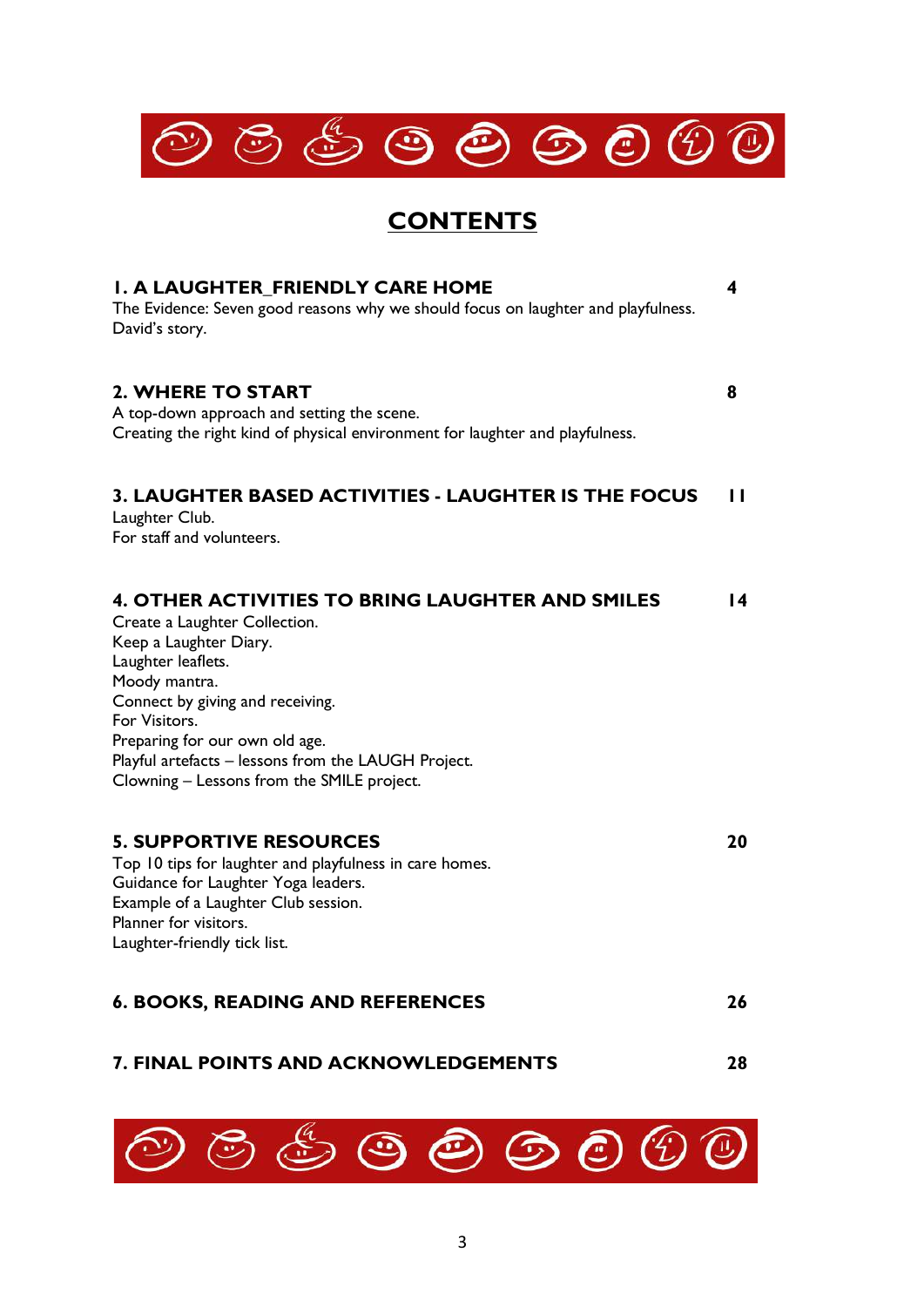## **1. A LAUGHTER-FRIENDLY CARE HOME**

### **THE EVIDENCE:**

### **SEVEN GOOD REASONS WHY WE SHOULD FOCUS ON LAUGHTER AND PLAYFULNESS**

#### *"You don't stop laughing because you grow old. You grow old because you stop laughing."*  (Michael Pritchard)

### **Being happy**

Being happy is *a state of being* (unlike pursuing happiness), and releasing the happy hormones helps us achieve this state. This is how they were described to me:

Dopamine is about working towards and having achievements;

Endorphins are painkillers and bring a sense of euphoria;

Oxytocin comes through physical contact, trust and relationships;

Serotonin comes from positivity and service to others.

Laughter is so important because it releases dopamine, endorphins and serotonin. Doing something as simple as laughing with each other can uplift the spirits of older people and staff and volunteers and visitors. Even smiling can trick our brain into happiness. It's a social glue. We remember laughter with fondness. It brings us closer. It's free. No prescription needed.

### **The best medicine**

Both research and our personal experience tell us that laughing brings people closer, breaks down barriers, helps positive thinking and creativity, reduces depression, and helps disempower those who would make fun of us.

Berk<sup>1</sup> (2001) reports on the psycho physiological benefits of laughter for older people; Houston and others2 (1998) show it can promote psychological wellbeing in care homes. Other research shows:

- It boosts the immune, cardiovascular and respiratory systems, helping residents be healthier, preventing some illnesses and enabling them to deal more effectively with others; 3
- It neutralises stress hormones<sup>4</sup> (cortisol, epinephrine), enabling everyone to deal more positively with everyday challenges and situations; 5
- It helps give relief from physical pain. Norman Cousins who lived with ankylosing spondylitis found that after 10 minutes of hearty laughing he could get two hours of uninterrupted sleep; <sup>6</sup>
- It lowers blood sugar after a meal, so can help with diabetes; 7
- Laughter brings about the release of Endorphins, Serotonin and Dopamine. Even just thinking about laughter makes us feel good. The effects of a bout of mirthful laughter can last for hours, and even pretending to laugh (as long as you are enjoying the experience) will bring about beneficial physiological changes.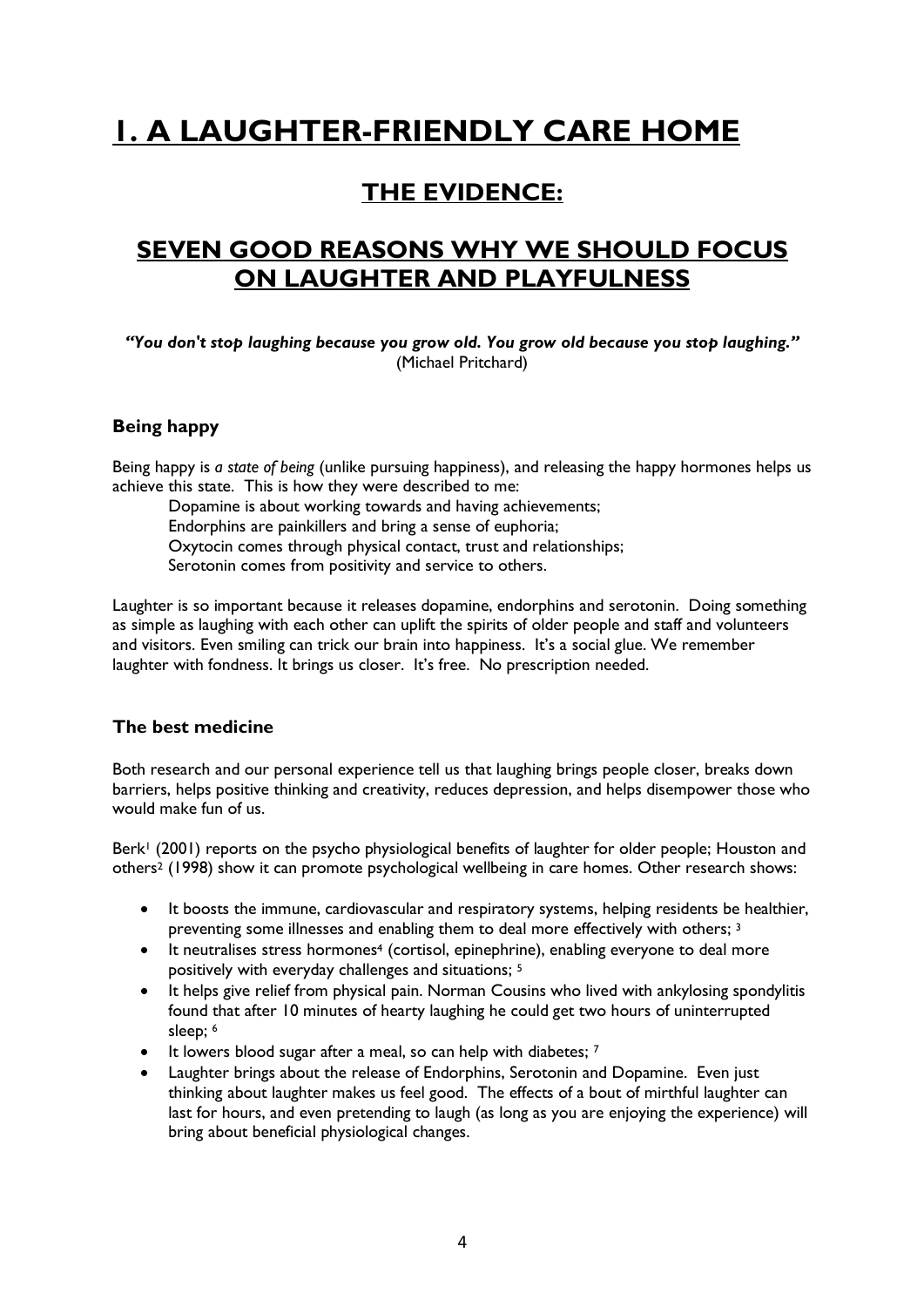

*Dealing with life's challenges. With a smile.*

### **A coping mechanism**

Whilst acknowledging the need to think positively about old age, it is also important to recognise that it is also the time of life most associated with grief and the loss of loved ones. Deteriorating health, especially when living with progressive illnesses such as dementia can result in what is called *anticipatory grief*; a common experience for older people and carers8. Laughter can play an important role in dealing with grief and loss<sup>9</sup> and worries.

Dr Annette Goodheart<sup>10</sup> developed laughter coaching to help with release through laughter. We laugh with anxiety and fear and worry, and with anger and frustration and disbelief. Once we start to laugh, changes happen, positive feelings start to flow and the whole world changes. We can't laugh away our problems, but laughter may make our problems more manageable.

People may have resistance, saying, "I'm not going to laugh unless it's funny"; "I have nothing to laugh about". But we don't like being stressed, and we can choose to make use of our laughter as a way of releasing stresses. Laughter may also reduce our experience of physical pain.

### **Challenge ageism and stereotypes of older people as** *sufferers*

Old age is often seen as a time of increasing disability and loss. This deficit-focused approach to old age often results in stereotypes of older people, particularly those with dementia, as *sufferers*11. As a result, we can fail to see and connect with the person behind the label or diagnosis. Laughter is a universal language, dissolving the barriers of age, background, and status; laughter and playfulness can reveal the person as they are, as illustrated in the simple *magic moment* story by a frontline care worker:

### **There's more to me than meets the eye:**

I was taking one of our residents somewhere in the car and we began to talk about her life. I know this resident had never been married and I had made assumptions about her past life as a spinster. I was therefore shocked and amused me when she said to me, *"I may have spent most of my life on the shelf, but that doesn't mean I was never taken down and dusted from time to time".* This made me laugh and challenged my misconceptions of older people.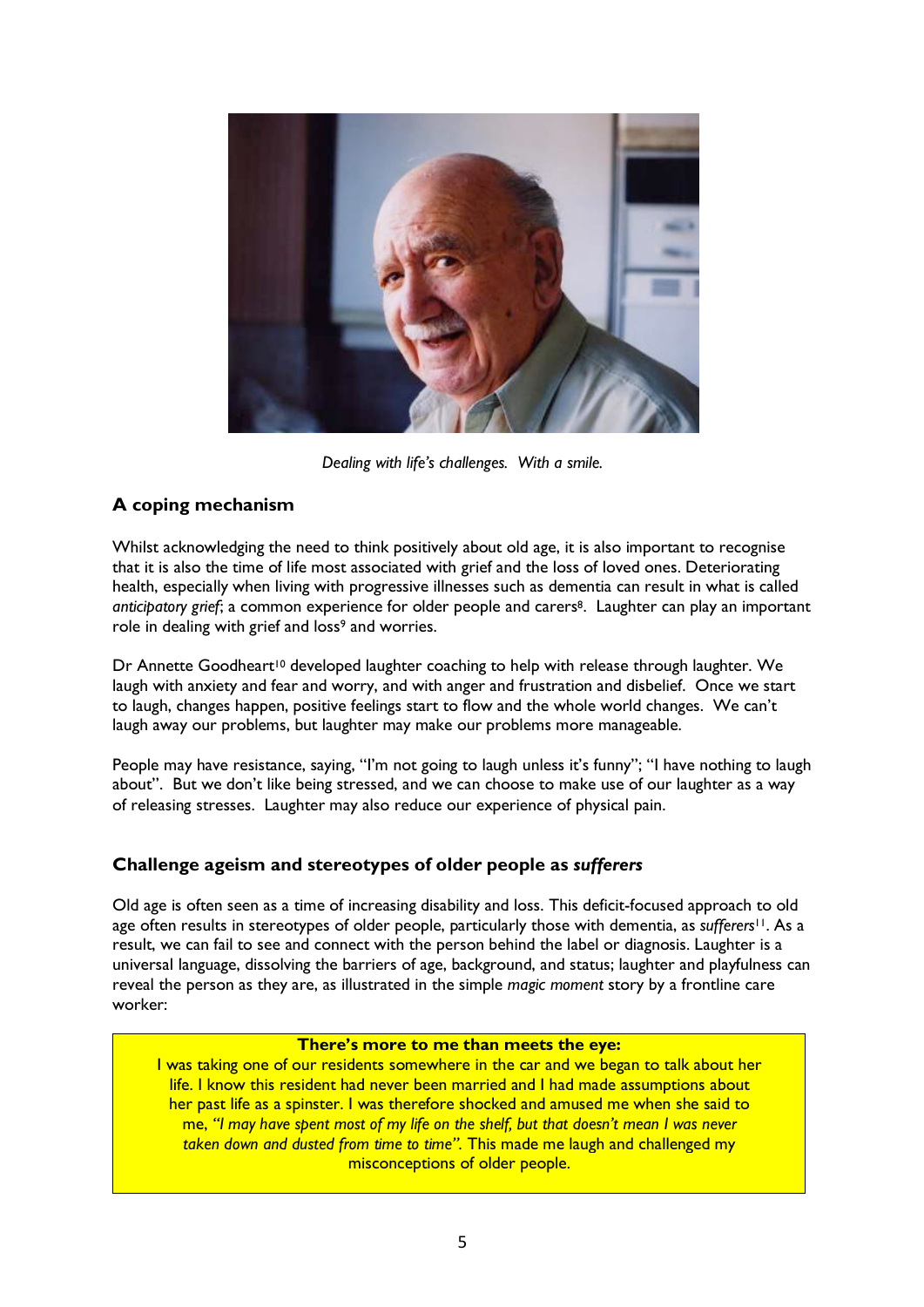#### **Supporting connection and belonging**

Human beings are social animals and our sense of self is often defined by the way people around us treat us12. Feeling disconnected or socially rejected by other people results in feelings of despair and anger13. This is common in older people with dementia who can feel their connection with others slipping away. Advances in neuroscience demonstrate that laughter is a deeply embedded behaviour in humans, which has a very important role in supporting social connectivity and sense of belonging<sup>14</sup>. In fact, laughter is more about this than it is about being funny. This is nicely summarised in a TED talk on the subject of laughter by Professor Sophie Scott:

https://www.youtube.com/watch?v=UxLRv0FEndM

#### A**ntidote to staff burn-out**

Mental well-being is best maintained when people have mutual and reciprocal caring relationships, within which they are neither *over-benefitted* (i.e. others are doing everything for them) nor *under*benefitted (i.e. they are doing everything for others)<sup>15</sup>. Care workers, especially in busy care environments can find themselves giving out to others all the time, which can create high levels of stress16. Those who truly care about the people they work with are also prone to *emotional labour*, which can take its toll on their health and well-being, unless they have the opportunity to talk and reflect on this <sup>17</sup> : laughter can play an important part in this process.18 Laughter, as part of the parasympathetic nervous system, helps take us away from a state of chronic stress. Even hearing laughter can help.

### **A Strengths based approach**

When taking a strengths based approach to working with older people, it is important to recognise and build on the abilities they still have, rather than those that have been lost. This is particularly important when working with people with dementia. The areas of the brain that are least affected by dementia are those associated with imagination, feelings and emotions<sup>19</sup>. Engaging in laughter and playfulness taps in to these areas.



*Dementia Café (photo by Nick Harrington)*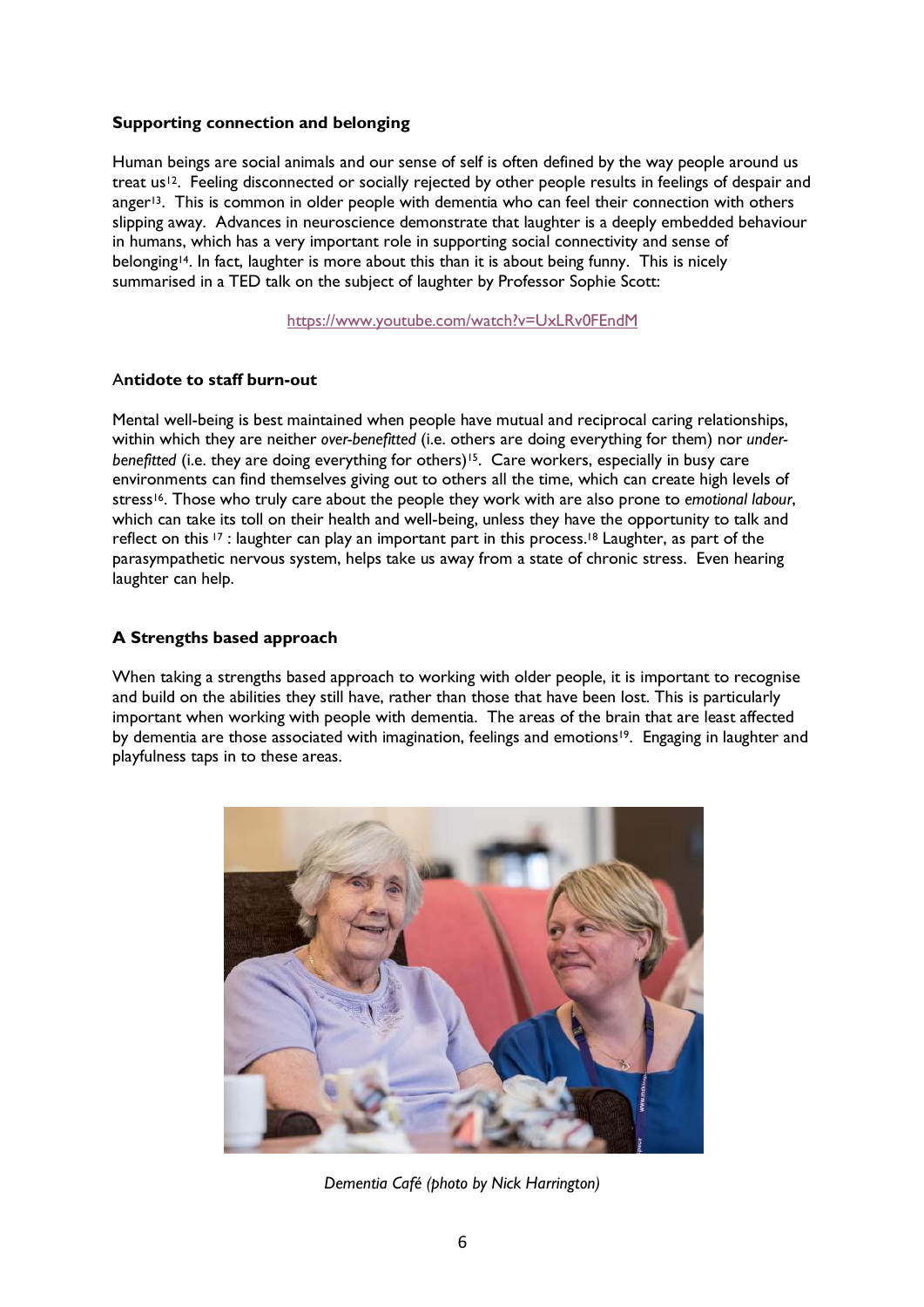### *DAVID'S STORY*

When I was a child, my father had two ways to make us laugh. He might belly laugh, forcing it at first, until he was doing it with so much enthusiasm that we couldn't help but join in. Or sometimes he would look at us seriously and just tell us over and over, "Don't laugh. I know you want to. But don't laugh. Don't ...". He was always successful since we enjoyed playing these games which worked because they made us think about laughter even before we were actually laughing.

He was seen as a jolly man, a generous soul. He was a man who told us, "Laugh and the world laughs with you". He, like many other people, knew that laughter was the best medicine. But as he reached old age, as his eyesight failed, as he became less and less mobile, as he lost control of his physical side, he became angry and bitter. All the old resentments and regrets and injustices took on overwhelming importance. There were times when he would stare at the ground frowning, looking so sad and isolated. Here was the man who used to laugh so vigorously at my jokes even before I reached the punch line, and now he was hardly laughing at all.

I wanted to communicate this perception with him. I wrote him a poem. He laughed as I read it to him. It was called "Grumpy Old Man". When we laughed together, it uplifted him. The bitterness would melt away and the good memories would return. We were able to communicate. We were closer once again. And it left us both with a good feeling when it was time for me to leave.

He lived the last part of his life in a flat in sheltered accommodation and then in a hospital bed and finally a room in one care home and then another. When he moved in to the final care home, he had to give up his flat. The new room had just a couple of shelves for his memories and treasures. As I sorted things in his flat to choose what he might like to have with him now, I chose a teddy bear which I had given him twelve years earlier which had sat in his living rooms over the years looking incongruous and bringing him a smile. Some thought it was silly to bring it, but when we arrived in his room, and unpacked the things we had brought for him, it was the thing which brought most happiness. That teddy bear had everlasting happy memories associated with it.

The last time I visited him I was with my mum and brother, and we were smiling and laughing together and making emotional and everlasting happy memories for us.

Leading up to the day of my father's funeral, there had been no room for me to cry. Everything happened quickly, and in a city far from my home. Just before we went in to the chapel, I was behind the crowd, on my own for a moment. I turned away, smiled and laughed a couple of times at fond memories. I could feel the laughter helping me relax. And then the tears came.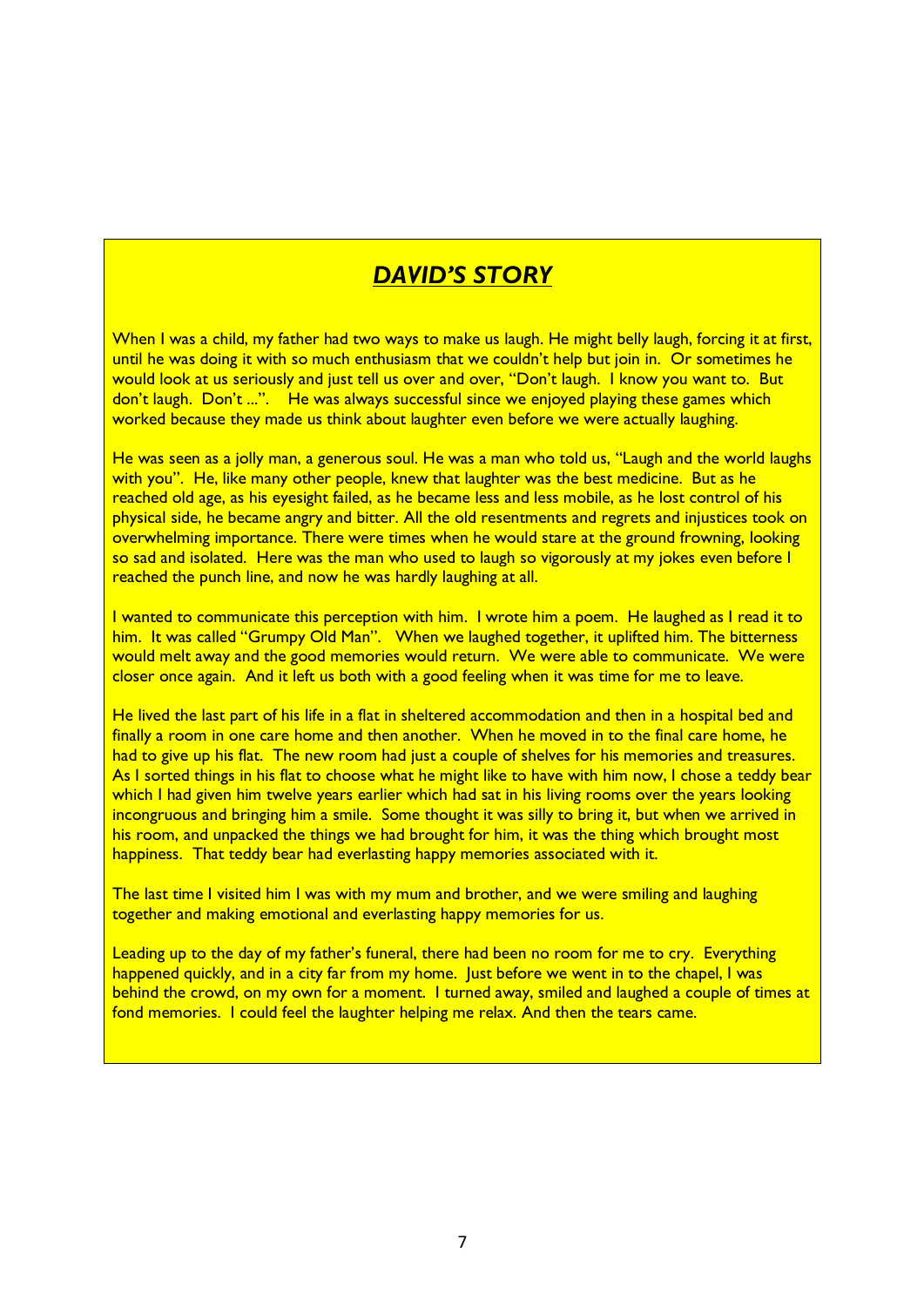# **2. WHERE TO START**

*"Laughter and smiling are the best antidotes to aging." (Demi Moore)*

### **A TOP DOWN APPROACH AND SETTING THE SCENE**

### **Getting management buy-in and support**

Before embarking in any kind of development work, it is important to secure buy-in from owners and managers within the care home or organisation. As well as giving permission for any new development or activity, they have a key role in supporting experimentation at the frontline. The things that worked well need to be celebrated and the things that did not work so well need to be seen as learning opportunities. Managers need to be leaders. The role of a leader has been summed up beautifully in a Harvard review of successful organisations that bring out the best in their workforce:

#### *"The greatest leaders of innovation focus on setting the stage, not necessarily performing on it"*. Linda Hill, Collective Genius

### **Developing the right kind of organisational culture for laughter and playfulness**

The historical model of care for older people was focused primarily on the physical needs of residents, which had no room for laughter and playfulness. However, over the past few decades there has been a significant shift in thinking, perhaps best summarised by the work of Mike Nolan, who was until his retirement a Professor of Nursing at the University of Sheffield. Mike's work with care homes and hospitals identified six *Senses* that need to lie at the heart of what he calls an *enriched environment* of care (within which laughter and playfulness can blossom and thrive). These senses need to be felt *not only* by residents and patients, but also by visiting family carers and, importantly, the front-line care workers. Within enriched environments of care, managers seek to ensure the *interdependent* well-being of residents, family carers and frontline care workers.

The Senses are:

- **A Sense of Security:** to feel safe and secure, not just physically but also psychologically.
- **A Sense of Continuity:** to feel that what we are doing in the present has links with our past.
- **A Sense of Belonging:** to feel *part of things*, maintaining existing relationships and forming new ones.
- **A Sense of Purpose:** to have valued goals to aim for and a feeling of *I have a contribution to make*.
- **A Sense of Achievement:** to feel able to achieve the above goals and feel satisfied with your efforts.
- **A Sense of Significance:** to feel that you matter, that your life has importance, and that other people recognise and value who you are.

Some of these tie in directly with the release of the happy hormones.

Before engaging in laughter and playfulness, it may be helpful to review the organisational culture of the care and to check out whether it is addressing these six Senses.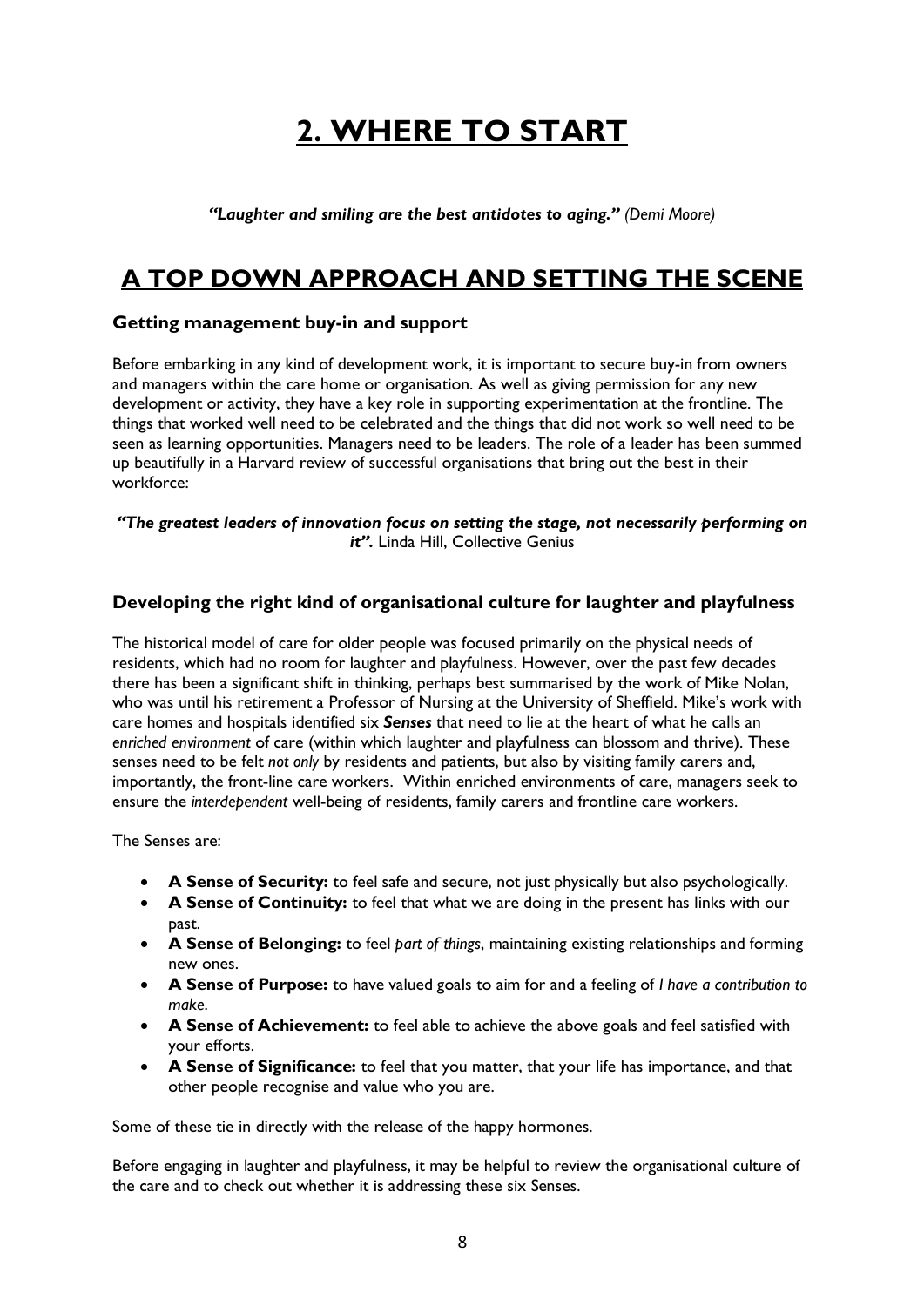**The following key principles for a laughter-friendly care home may also be useful:**

### **10 key principles for a laughter-friendly care home**

- **Attitude is everything**. The way we think about things influences the way we experience them. If we look for bad things, we'll find them. If we look for good things, we'll find them.
- **Only 100% commitment makes things change**. As a start, do things which are free or only cost little money and take almost no effort or extra time from staff.
- **Activities where we are totally engrossed bring us into the present moment**. When our mind is in the present moment we are happiest. Hobbies, activities, outings, things to observe, music, movement, appreciating nice food can all engage with our awareness. Being aware is being in the present moment.
- **We are here together**, so, where appropriate, involve residents, visitors and volunteers. Being empowered and choosing responsibilities can be uplifting, support some independence, and give a sense of achievement, belonging and home. This is people's home.
- **An uplifting energy in a person makes them more attractive to be around and encourages friendships**. Laughter can help us subtly change. Laughter is contagious, good for bringing people together. Good energy is also contagious.
- **Physical movement when possible changes how we feel**. In Laughter Yoga we say, "Motion creates emotion."
- **Encourage appropriate interaction for example by arranging chairs not in rows but facing each other**. Activity and interaction can relieve boredom and increase happiness; sitting on our own waiting for something to happen is not ideal.
- **Embrace the original meaning of silly**. The word derives from the old English word *Seely*, meaning happy, blissful, lucky or blessed.
- **The ART of good relationships is Acceptance, Respect and Trust**; it's the responsibility of the one who understands to bring these into their relationships.
- **Build up the right to engage**. Some people won't want to engage, and others will need to build and maintain trust.

### **A note on being in the present moment**

*Being in the present moment* is a key to happiness. When we are engrossed in the present moment, we stop worrying about the future and regrets of the past. We can become engrossed, for example, in music, creativity and hobbies. It gives our mind a holiday and we find the greatest happiness, and relax, and laughter often follows.

People will engage when they choose to, maybe after seeing others enjoying themselves, and be open to new opportunities if it appears that nothing is really changing.

Recognising that frontline care workers are busy people, David Sheard has developed the *Butterfly Approach* to practice, turning every care task into an opportunity for human connection. Whilst a butterfly is busy, when it lands on a flower it gives it concentrated attention in the moment before flying on to the next flower. David suggests that every care task can be transformed into moment of human connection, tenderness and laughter, the effect of which lasts well beyond the moment itself. He explains the approach in the following film clip:

https://www.youtube.com/watch?v=DWpiggVpEys

*"We don't laugh because we're happy. We're happy because we laugh."* (William James)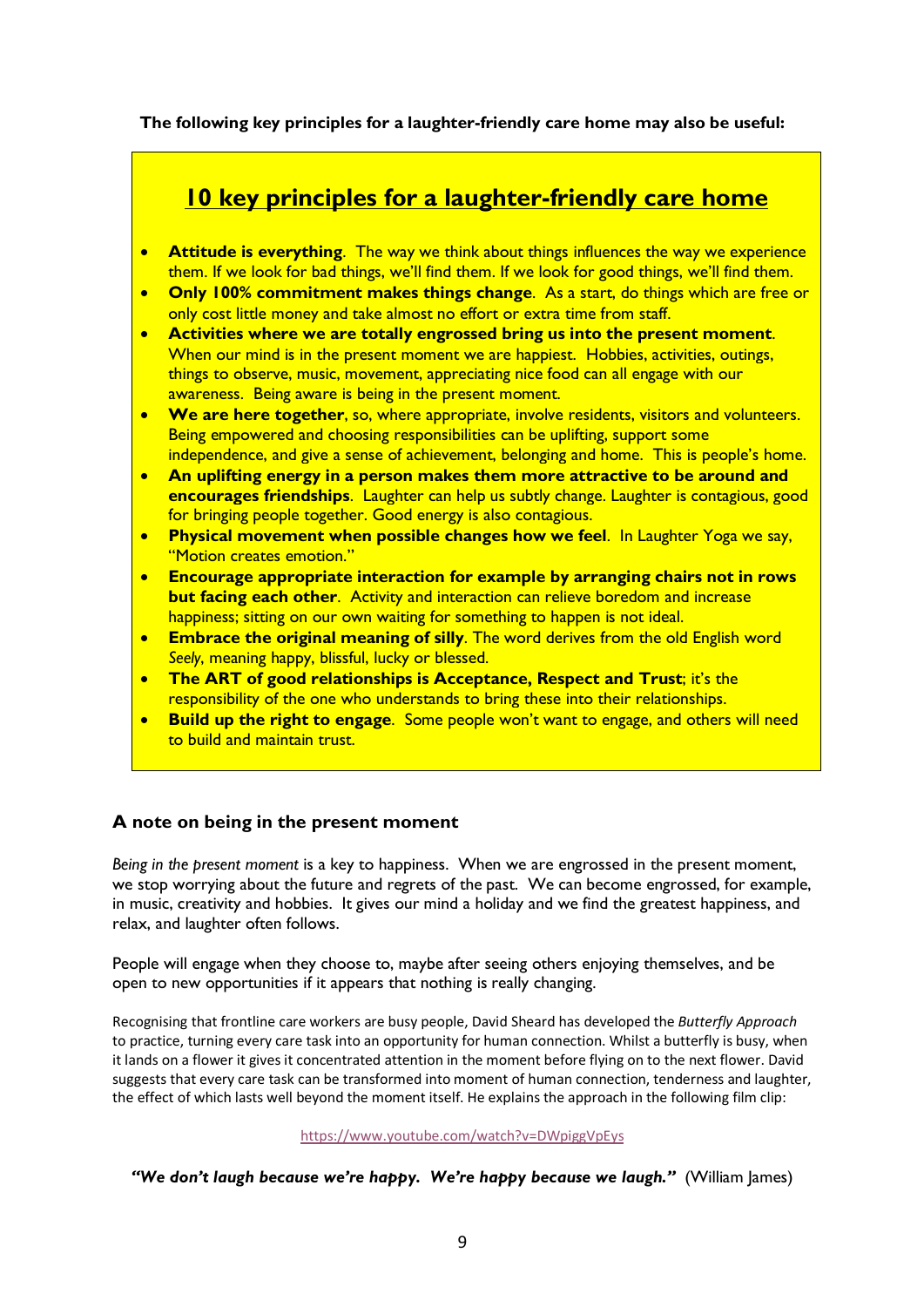### **CREATING THE RIGHT KIND OF PHYSICAL ENVIRONMENT FOR LAUGHTER AND PLAYFULNESS**

No one wants to be told to be happy, but our physical environment can influence how we feel. David Sheard suggests the need to create an environment like 'home' that is filled with 'stuff' that residents, family and care workers can pick up and engage with. An example of this kind of physical and emotional environment, within which laughter and playfulness thrive, can be seen in the film *We are Family*, which can be found on YouTube:

#### https://www.youtube.com/watch?v=4gcaElkEFfE

With minimal effort, small changes may have an impact. For example, it may feel a lot friendlier to say, "hi" or "hello" with someone's name when you want their attention. "Hi Robert," may make a better connection than just calling, "Robert". And talking to someone with appropriate laughter while pushing them in a wheelchair for a couple of minutes can make an impact. Include appropriate playfulness and laughter in everyday life.

It may be that changes in the environment stimulate thoughts or encourage involvement. The effect and impact can be subtle. Changes need not be permanent. Some possible ways of creating ta good physical environment for laughter and playfulness include:

- Laughing pictures. Photos and pictures of genuinely smiling and laughing people can make us laugh and smile (consciously or subconsciously). Laughing babies are a good example if appropriate. Put laughing pictures in rooms and in communal spaces.
- The colours of walls influence our feelings. Consider an appropriate, bright, playful environment and happy themes.
- Consider what you might put on dining tables to bring a smile.
- Reserve a noticeboard only for uplifting notices, postcards and photos.
- Have a collection of happy, uplifting books, arts and crafts and games.
- Have a basket with compliments.
- Show TV programs which may be musical or comedy, but are uplifting. Everyone likes different comedy, so for the most popular shows there could be a weekly slot scheduled for the televisions in communal areas. Maybe a small group of residents could help organise this.
- There could be a 2- or 4-sided A4 handout with photos of older people really laughing, and anecdotes they tell about what they remember that really made them laugh in the past. This might be created in the care home, or with help from an outside organisation.
- And wearing bright colours might uplift us!

In particular, for the older people who stay in their rooms, consider how they communicate, and consider their environment. You might include laughing photos and uplifting images and playful objects with meaning for them. Know what people like. Bring along objects which represents their personal interests. Incorporate appropriate colours. Have laughter photos. And interact and praise appropriately and with a smile.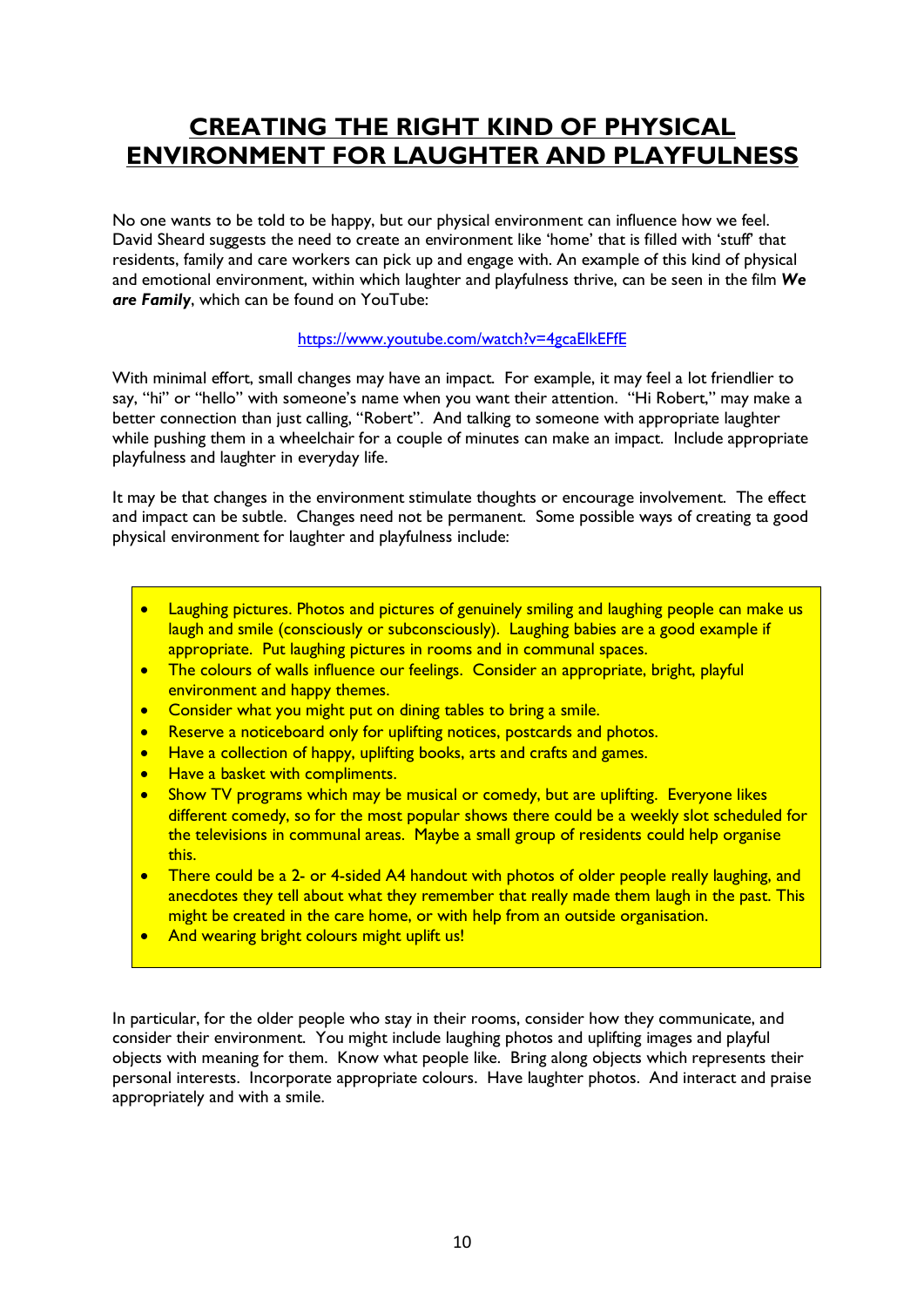# **3. LAUGHTER BASED ACTIVITIES - LAUGHTER IS THE FOCUS**

### **LAUGHTER CLUB**

For people who like attending group activities, you might run a one off or regular Laughter Club, or invite in a Laughter Yoga Leader to lead it. The idea came from an Indian GP, Dr Madan Kataria, in 1995. It is based on laughter for no reason: no jokes are needed, just a willingness to be playful.



- **It is a gentle exercise class based on laughter and playfulness:** We lead gentle, appropriate, games and activities where laughter and physical movement are the outcomes. If we're enjoying the class we don't notice we're even doing exercise!
- **Yes, this is exercise.** We might move our arms, shoulders, necks and twist our body to each side, clap and do more, not thinking of it as exercise. But it is!
- **Who attends:** Residents attend along with some staff / volunteers and visitors may also join in.
- **Who leads it:** One of two members of staff can lead, or a Laughter Yoga Leader. We are not entertainers; our role is to facilitate participation. We may wear bright clothes, use props and play music, and we need to be joyful. We might use really big gestures for those hard of hearing and move around a lot.
- **Aims** for the session are exercise, enjoyment, being in the moment, and laughter.
- **Duration:** Usually a session lasts 10 to 50 minutes as an activity on its own. It can also be a short activity as part of something else. If there is social time afterwards then it may take up to 90 minutes.
- **Staff must be present**. The more willing staff are to join in, the more successful a session will be. More staff are required where residents need greater support or for longer sessions; they can help keep residents focussed, help them understand the instructions and add to the group energy**.**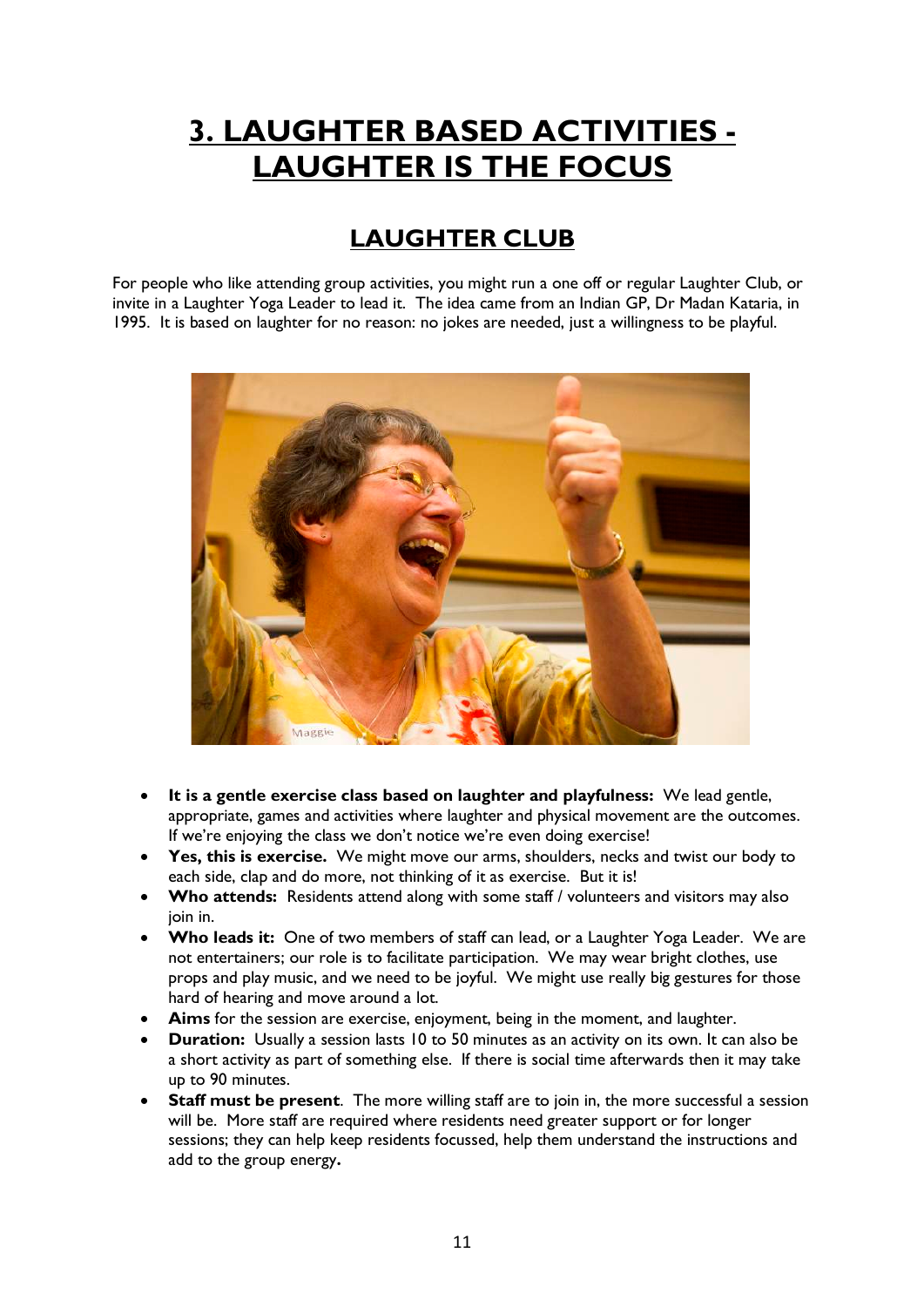

*Face yoga and laughter*

- **Room set up:** A circle of chairs close together is best. All activities can be done sitting in chairs, with people reaching out to those on either side. Sometimes some people might like to move around and interact more widely. It is up to each person how they participate.
- **How it works:** For some people it may be challenging at first and they might feel inhibited; but laughter is contagious and little by little we hear and see others laughing joyfully, and that encourages everyone else to join in. The build-up of energy leads to a release through laughter.
- **Encouraging activities:** We encourage participants with sensitivity and respect, involve them, interact with them, greet, make eye contact, shake hands, smile, sing songs with them, share our laughter and our joy with them. We tell people to only join in with things they want to do.
- **Impact of Laughter Club**: It leaves a happy feeling from the physiological changes. The happy feeling can last long after the session is over. For residents with poor short-term memory, emotions stay even when the memory of the activity has gone.
- **Activities:** These will vary but follow similar patterns, depending on:
	- o The size of the group, abilities of individuals, and special considerations;
	- $\circ$  The duration of the session, time of day, and the weather. People need energy to laugh, so on a hot day, or just after a meal then the activities will be slower;
	- o The personality of the leader. Ideally a leader is natural in the way they lead.

See page 22 in the resources section for an example of activities in a full-length session.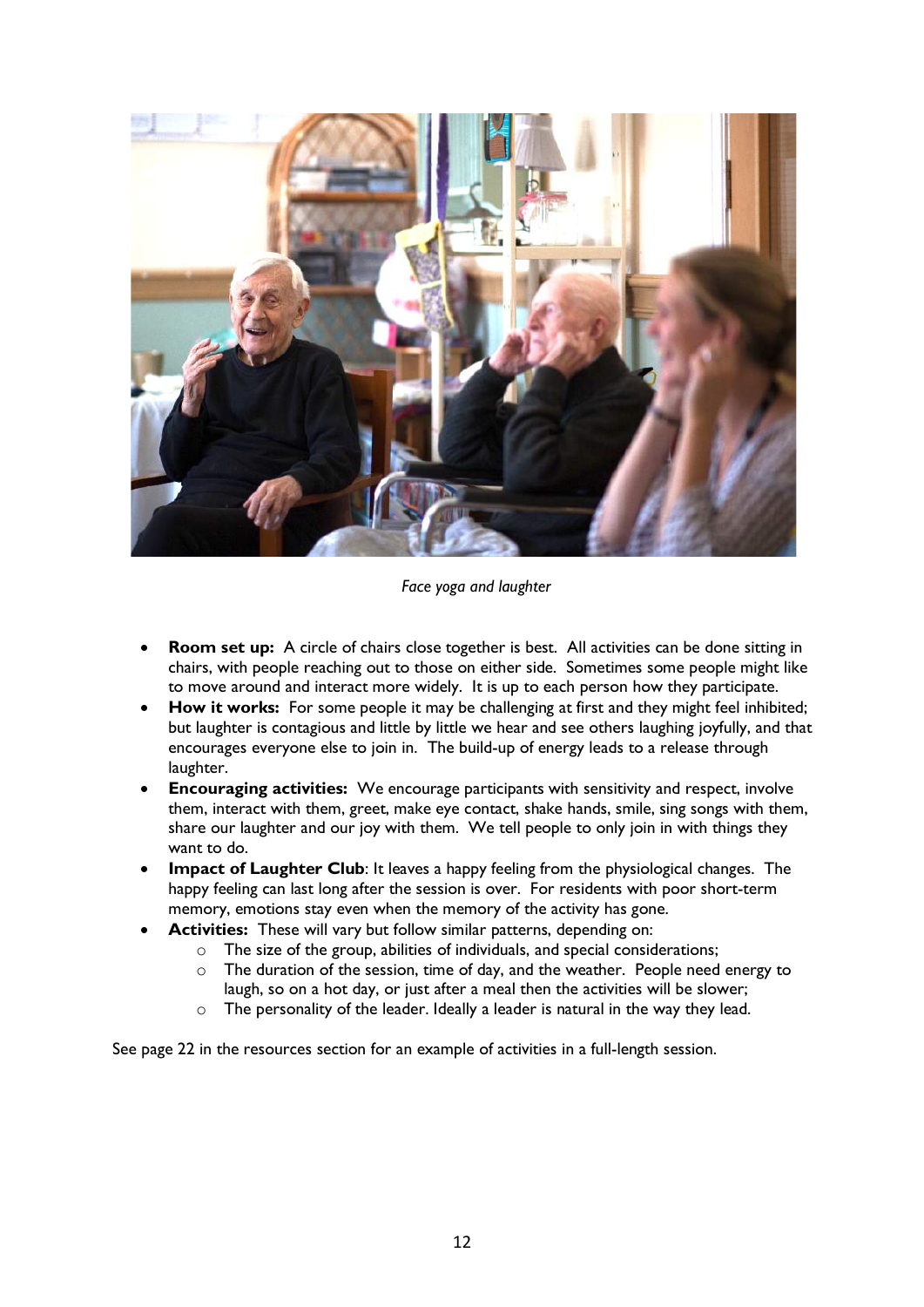### **Anita's Laughter Club Experience**

Anita attended her first laughter workshop when she was 81. "I think it is a wonderful thing for people to let go of their inhibitions and feel free to laugh. It made me wish that I could let go and free myself from myself. I am an inhibited person. I am not an extrovert. I can talk easily but I can't laugh easily," she says.

People of different generations have different values and beliefs about laughter. "My background was with both parents working six, seven days a week. I was never taken out, never taken to the park with my parents; apart from weddings and funerals I never had any outings. I had to be very selfsufficient and never showed emotion. I was brought up at a time where children should be seen and not heard. I don't remember laughing with my parents. Trying to make me laugh can make me cry."

Of her second workshop, Anita says, "I enjoyed it. During the course of the workshop I started to cope better with it". And what would make it easier for her? "If I did it with people I knew."

Anita now has things around her home which make her smile. She has some silly postcards, family photos with big smiles, books of funny poems and pictures, and a laughing monkey toy that laughs when you squeeze it's hand. And when I visit her, we joke and be silly because now that is what we always do.



*Laughter Club activities*

### **FOR STAFF AND VOLUNTEERS**

Having some time exploring laughter helps us understand both our own laughter and that of the older people, carers and visitors we are in contact with: why we laugh, what it means, and how does it make us feel. Maybe we can find new ways to deal with life's challenges and frustrations using our own laughter and playfulness, and ways to interact with the people with us. Training can also show staff how to run their own Laughter Club, either as a main activity, or as part of something else.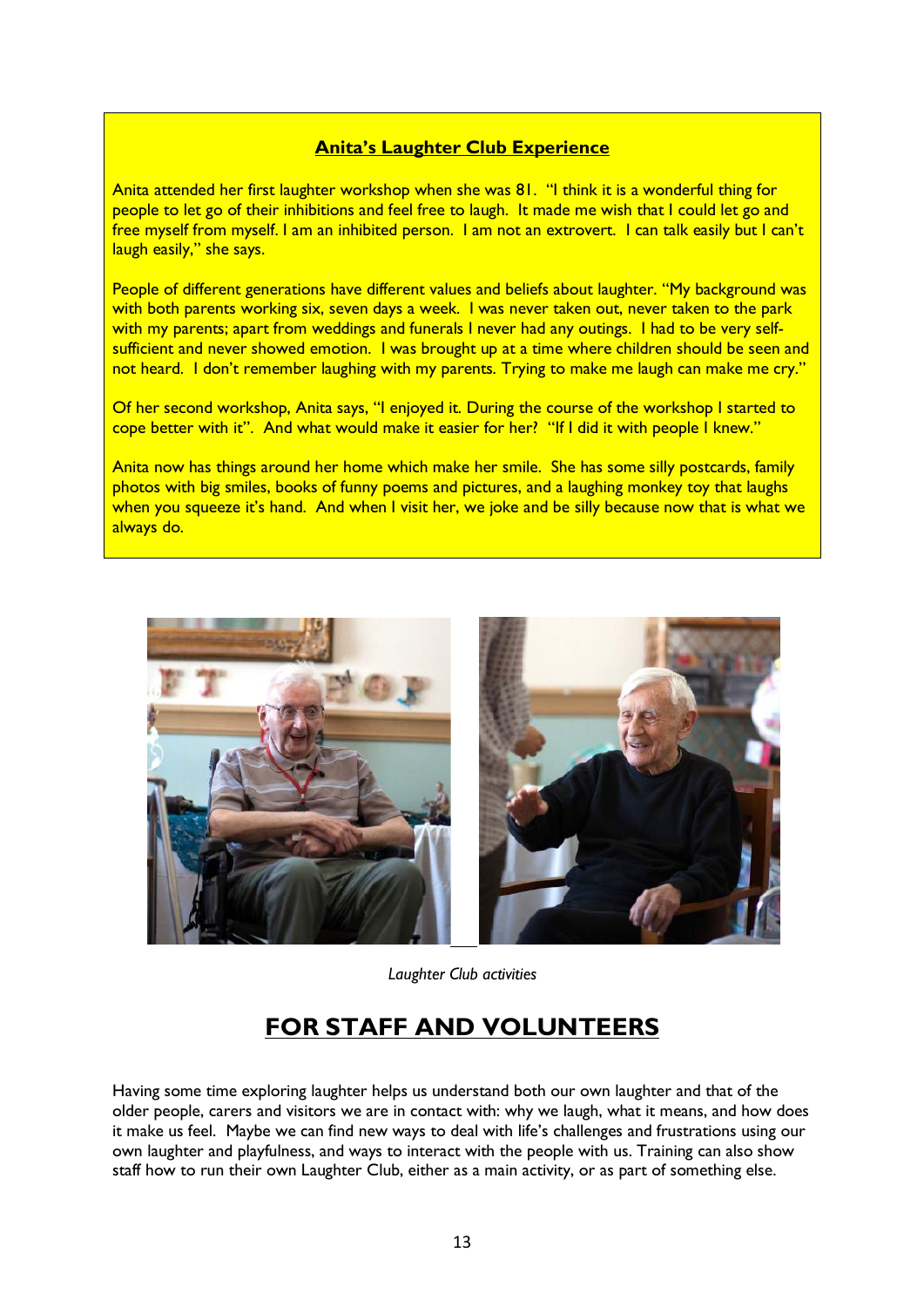# **4. OTHER ACTIVITIES TO BRING LAUGHTER AND SMILES**

Find things that people like and interests in common: often laughter and smiles are by-products. Encourage hobbies. Make connections. Playfulness is often the key.

*"A smile is the shortest distance between two people." (*Victor Borge)

### **CREATE A LAUGHTER COLLECTION**

For those days when we don't feel like laughing or smiling we can have a bag or box or drawer with things that encourage our laughter and happiness. It may include:

- Pictures of family, pets and places;
- Audio and video recordings;
- Books and items that made us smile in our past:
- Toys, games and items that make us laugh now;
- Recent photos of us laughing together.

We could go to our Laughter Box when we want to smile but can't.

### **KEEP A LAUGHTER DIARY**

Things which really made us laugh in the past will bring a smile or a laugh when we remember them in the future. We are not just talking about jokes, but also about life experiences and interactions.

For the times when we have really laughed out loud, record the memory: where we were, who was there, and what happened at the time and maybe afterwards. There may be just a few memories. We can write or use photos and recordings to preserve them.

It is never too late to start a laughter diary. From time to time update the diary with new laughter stories. As we grow older, our laughter diary can provide topics for discussions and shared laughter.

### **LAUGHTER LEAFLETS**

Gather funny and happy anecdotes about people's lives and take photos of people genuinely laughing. These can be printed and put on noticeboards or left appropriately on tables, along with playful, silly pictures. Seeing silliness can bring us into the present moment. These leaflets could be created by people at the care home, visitors, as school projects and by organisations outside the care home.

### **MOODY MANTRA**

Is there a phrase that makes us smile or laugh despite everything? It might be a group phrase, or it may be an individual one. Mine is, "Ha ha ha bloody ha," and it makes me laugh or smile when I say it out loud. Laughter helps us cope and feel happier.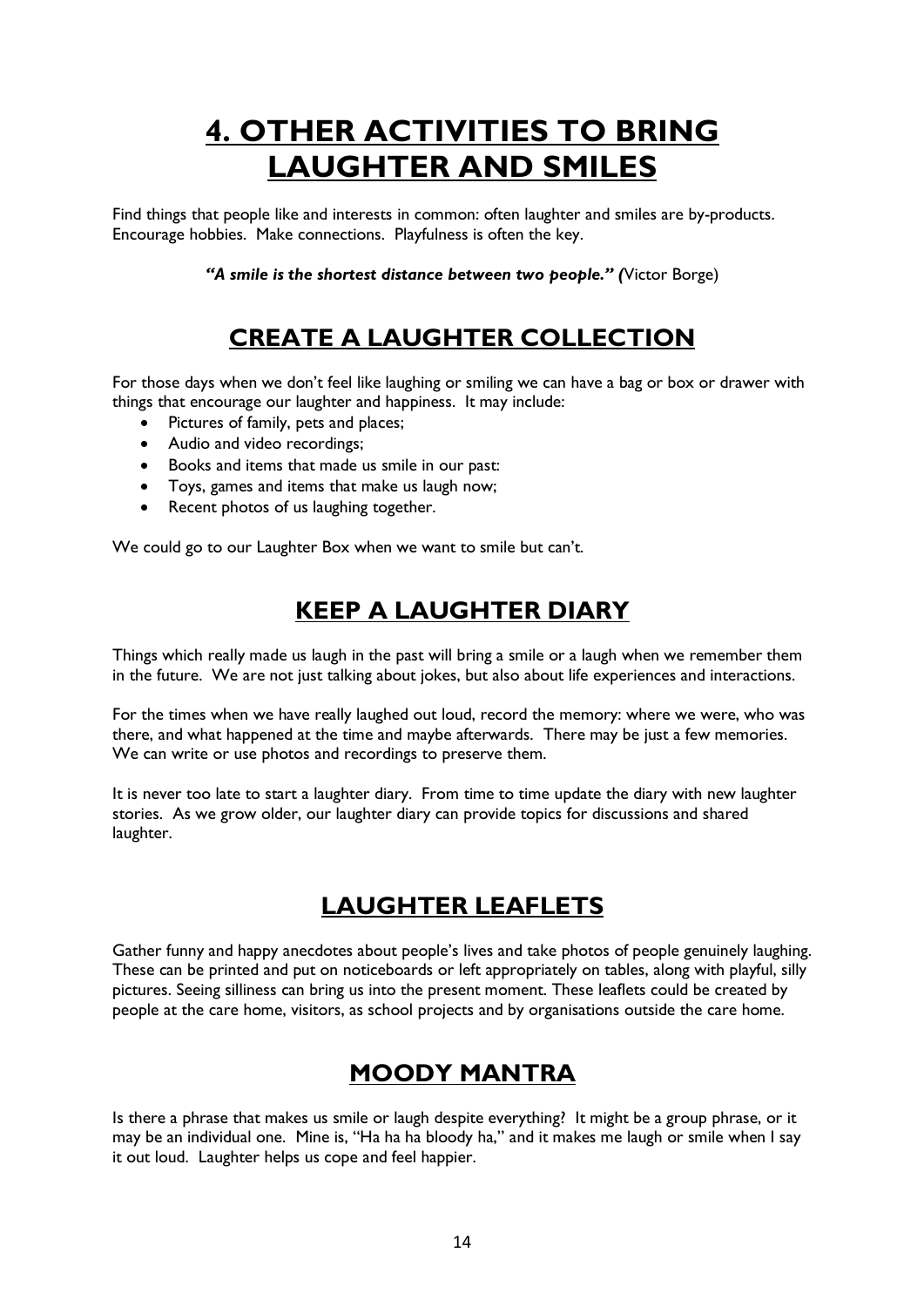

*Joyful pictures might make us smile! (Photo by jamesphotography.co.uk)*

### **CONNECT BY GIVING AND RECEIVING**

**Giving to others, as appropriate, will bring joy and smiles to both giver and receiver. It might be:**

- **A genuine smile.** We usually recognise a fake smile, but a genuine smile arises spontaneously. It's joyful (as long as we're not smiling at everyone and expecting a response!)
- **A hug, holding a hand, putting an arm round a shoulder**.
- **A compliment.** Some people are embarrassed by compliments, but naturally given (perhaps in a matter-of-fact way) and genuine compliments are uplifting!
- **Praise.** We feel reassured, acknowledged and appreciated when we receive genuine praise delivered sincerely. Sometimes just getting up in the morning is an achievement to praise.
- **A small gift.** Small gifts given with sincerity bring smiles. Little gifts can be given often.
- **A treat.** A treat can uplift us, intrigue us, and leave us with a happy feeling. Small treats can be often.
- **A celebration or special occasion**. It is nice to bring people together willingly to celebrate, and almost certainly it will involve laughing.

#### **Giving to ourselves**

Each day we might choose to have a treat, a challenge, an adventure. It depends how we look at life: we may notice we are already are having them.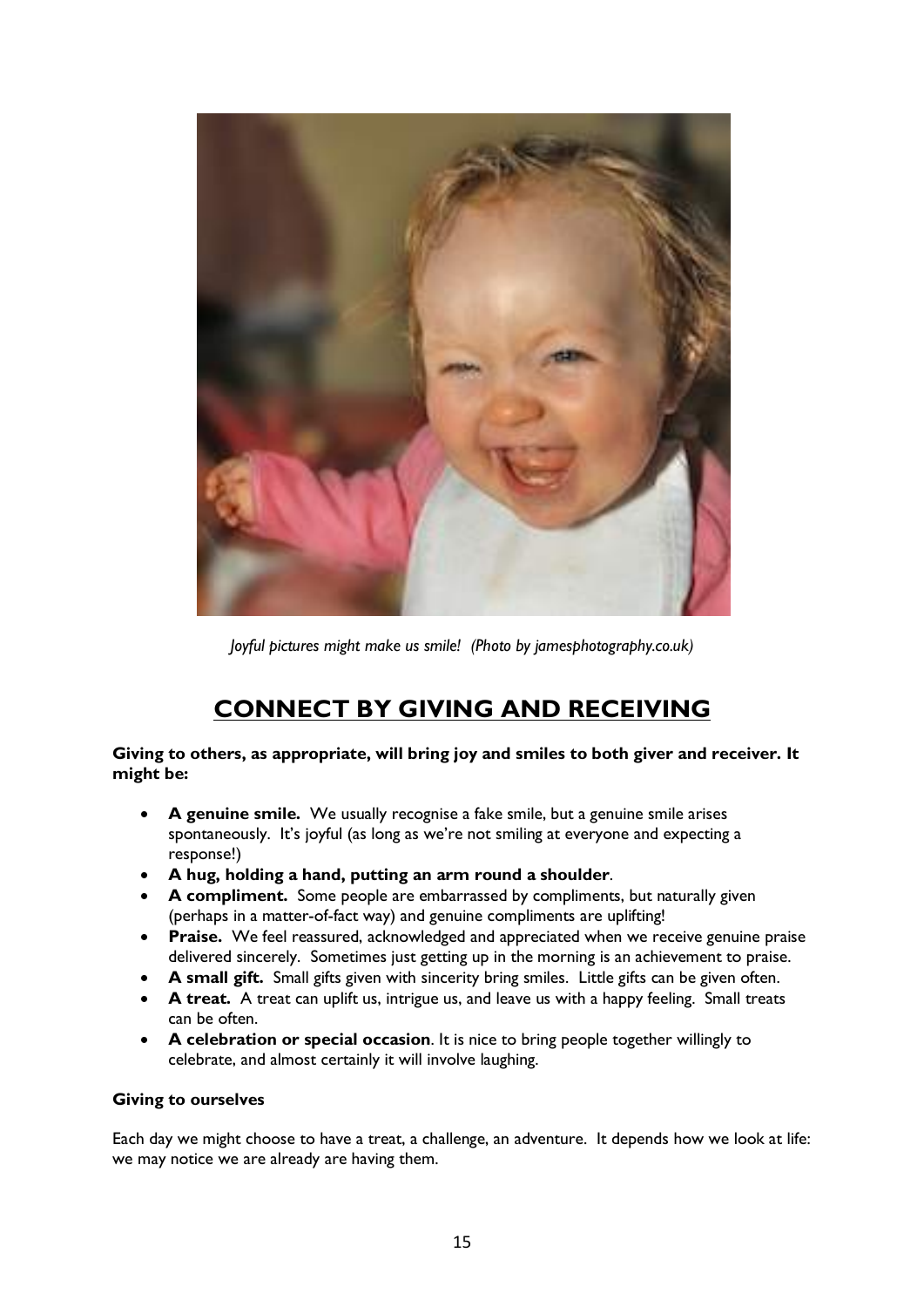By appreciating connections, setting an uplifting goal, acknowledging our daily achievements, observing challenges overcome, and encouraging appropriate playfulness in our lives when they are seemingly getting too serious, we can release some of those happy hormones.

### **Gratitude.**

Being grateful can raise our energy. Perhaps identify three things we are grateful for each day. They may be the same every day. Gratitude works magic.

#### **Competitions and prizes, awards and certificates, and medals.**

These can all be for residents, staff and indeed anyone, and can be awarded for all sorts of things.

- **Medals** can be quite playful. They are nice because we can have them on show in our room or office. We can playfully award (ourselves) medals for accepting what has happened, and for being really good at bad habits that we don't want to actually do. If there was no bad intention or negligence, then rather than beating ourselves up for doing something wrong let's be playful and award a medal for a learning opportunity. If we can get over quickly it through smiling we can learn and move on.
- **Awards and certificates** seem a little more serious. They can be uplifting when a person has achieved something.
- **Competitions** with a level of playfulness can be nice (if not taken too seriously or have a disproportionate prize. They could be based on random guesses and events, or be run where the participants choose a winner, or better still everyone who takes part is a winner.



*Finding humour in the world around us.*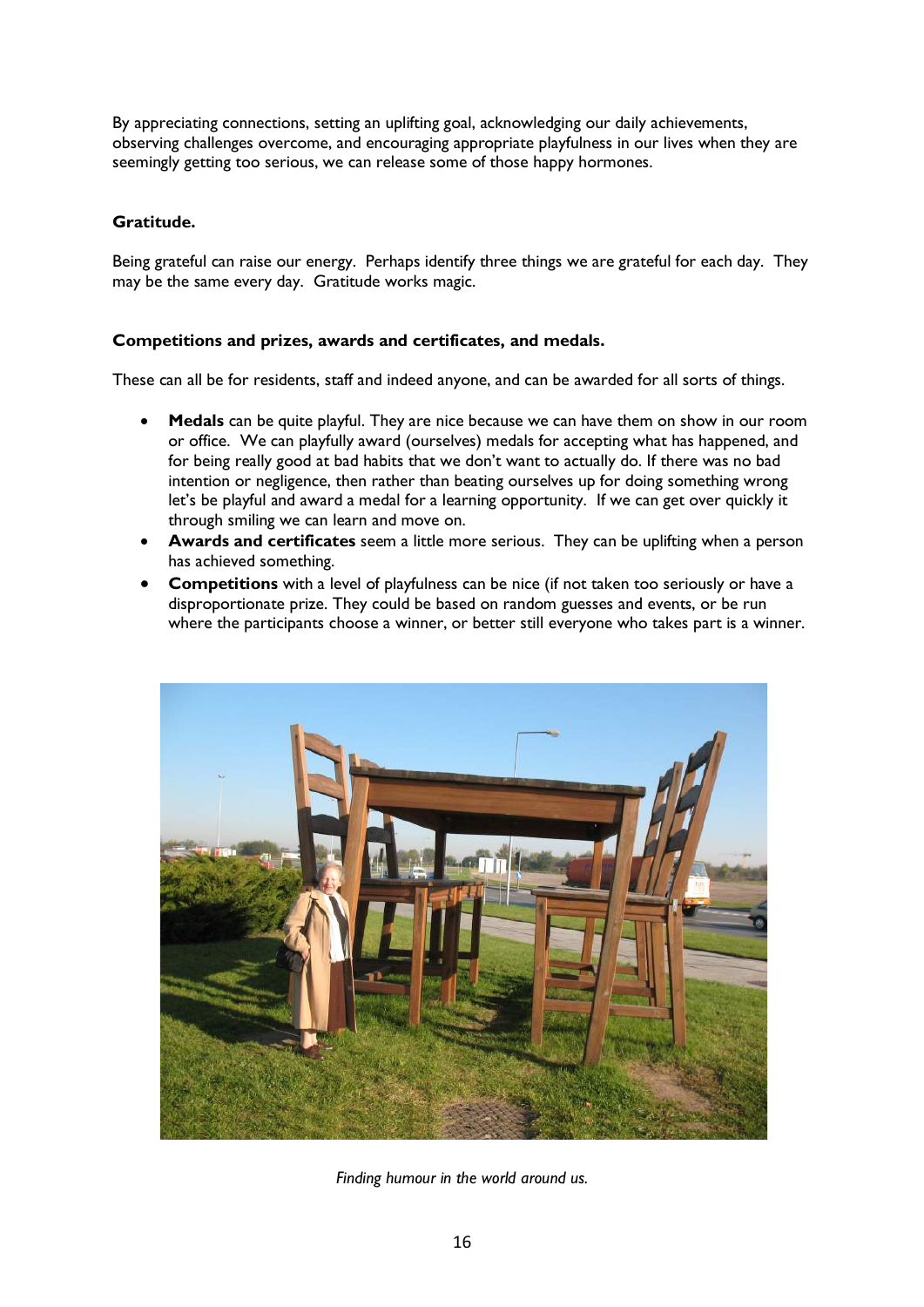### **FOR VISITORS**

Despite challenges that visitors may face, we want our visit to be as pleasurable as possible. Laughter and playfulness can be uplifting for everyone, including the person driving the car, the children who can't stay at home, and the main visitor who wants to spend time with someone. If the visitors are engrossed then this can help the visit to be uplifting.

- For children, perhaps there can be a box of toys permanently available.
- For adults, there could be a small collection of interesting books, items and games, and things to do outside when the weather is nice.
- Have a workbook for the visitor to write in. They may note down topics of discussion, particularly around good times in the past, remembering laughter; and any notes about what worked well during the visit, and ideas for future visits.

### **Joe's story**

When I visit my mum in her care home, the routine on every visit is to sign in, find her, and sit on the same sofa. It is a routine, like a ritual. The sofa is quite low, and together we wonder how she is going to get low enough to sit down on it, and we laugh together. She is 91, which is a prime number, so I explain and tell her, "Mum, you're in your prime", and we laugh together. And when she gets too sad and says that she wants to jump off the roof, I say, "Mum, you'll never get up all those stairs, and even if you did then you're so light these days, you'll just fly like a kite". And we laugh together. I used to make her laugh by pulling funny faces at her, and now she pulls faces at me, and we laugh together. Before I leave, she tells me she's feeling happy.

### **Intergenerational activities and children.**

Children can unintentionally be so entertaining and often make us laugh. Just watching them play in the care home can be uplifting because of their energy. We may feel emotional connections when they are laughing or even crying. They bring us into contact with our own humanity. Parents accompanying them also often have joyful faces as they play with their child. The energy can help us feel relaxed, calm and happy.

### **PREPARING FOR OUR OWN OLD AGE.**

Including laughter in our plans can improve our quality of life. Very often, the capacity to laugh decreases as we get older. In terms of comedy, we may not understand jokes and the cultural influences behind them. But we can start a laughter diary now to help us remember happy, funny times. Humour is individual, but laughter is universal. With technological advances, we can have online laughter boxes and diaries.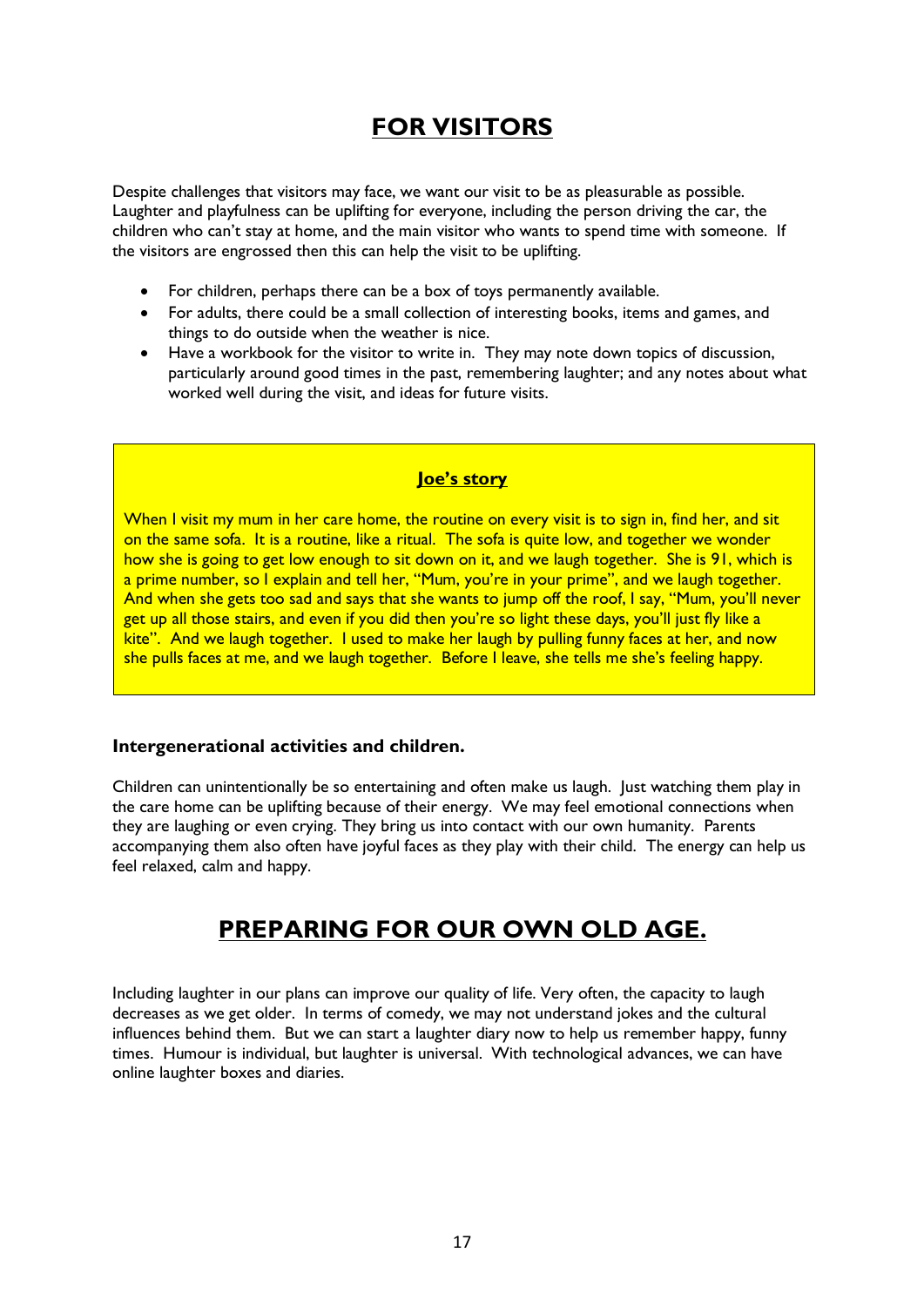### **PLAYFUL OBJECTS – LESSONS FROM THE** *LAUGH* **PROJECT**



LAUGH<sup>®</sup> is a research project, led by Professor Cathy Treadaway that has been developing playful objects to engage, comfort and soothe people living with dementia and post stroke cognitive impairment. The LAUGH® design team are based in the CARIAD research centre at Cardiff Metropolitan University.

The playful objects that they develop are informed by conversations and interviews with people living with dementia, their families, carers and health professionals.

The work is based on Compassionate Design principles, that place loving kindness for the person at the heart of the design process and focus on ensuring designs are highly personalised, sensory and help people to connect with each other and the world around them.

The playful objects they create are interactive hand-held devices that are designed to provide stimulation, reduce anxiety and give pleasure to people who are bed or chair bound and experience cognitive challenges. They have been found to help stimulate moments of deep sensory reawakening, boost social interaction and provide laughter and fun.



*©CTreadaway LAUGH®*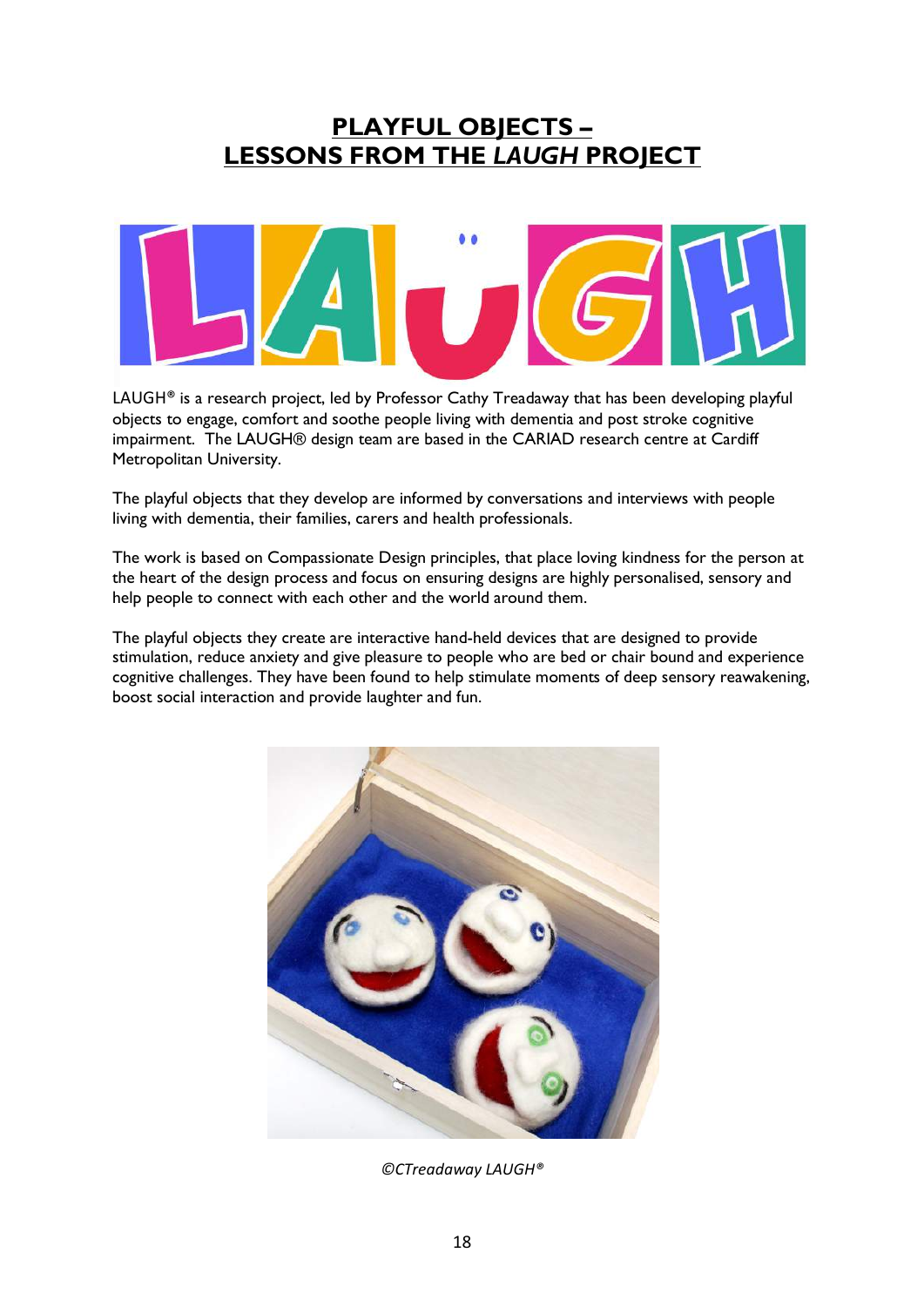

*©CTreadaway LAUGH®*



LAUGH® https://www.laughproject.info, Professor Cathy Treadaway and Compassionate Design

### **CLOWNING - LESSONS FROM THE SMILE PROJECT**

Whilst some people might see laughter and playfulness to be frivolous activities, a scientific research study in Australia called the Smile Study20 discovered clear evidence that the *Laughter Boss* and *Elder Clown* programs were effective in enhancing the well-being of care home residents. Whilst these programs did not have a significant impact on depression, they had a significant impact on agitation, a common condition in residents, especially those who have dementia.

The Elder Clowns program together with the Laughter Boss program is demonstrated in the following film clips:

> https://www.youtube.com/watch?v=qOVqO\_aavWs https://www.youtube.com/watch?v=5fpNHafURYU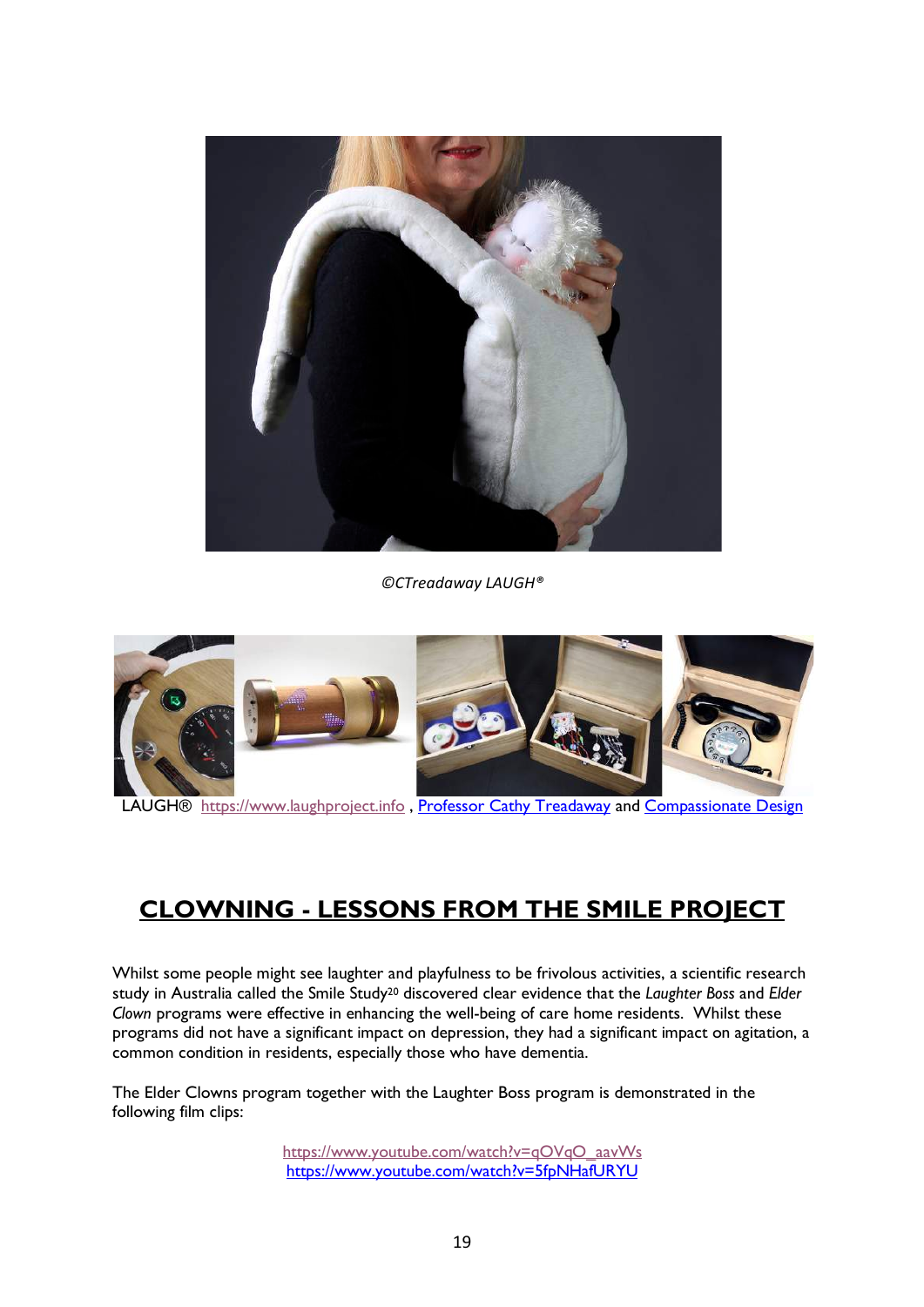# **5. SUPPORTIVE RESOURCES**

### **TOP 10 TIPS FOR LAUGHTER AND PLAYFULNESS IN CARE HOMES**

Here are 10 playful tips primarily for staff and volunteers aimed at improving quality of life: not only does laughter make us happier, but if we as individuals have more laughter in our lives then the people around us can benefit from our happiness, calmness and positive outlook. As we all have a different sense of humour, never force anyone to do something just because it is funny to you; only invite them to join in and laugh.

- 1. Start each day with a laugh a fake one is fine! Staff could start a shift this way. Laugh with others or on your own. You can even laugh with yourself in the mirror: if you feel angry, have an angry laugh, because being playful about it will encourage genuine laughter.
- 2. Give a genuine smile to everyone. If at first it's not genuine, then persevere anyway! A genuine smile can light up someone's day.
- 3. Give compliments to each other without expecting or needing one back. Giving a compliment can be as good as receiving one. Compliments help everyone to appreciate each other more.
- 4. Make available a collection of books, DVDs, CDs, pictures, photographs and other things associated with happy memories for residents, visitors and staff. Individuals can also have their own collections. Put photos of genuine hearty laughter on the walls and tables, and perhaps make a newssheet of laughter and funny anecdotes.
- 5. Have an uplifting notice board (and pictures in corridors) to encourage people to smile and think positively. A notice board may include facts on the benefits of laughter, or reminders about some of the points on this list.
- 6. Have a silly toy which is so silly it makes you think of laughing. Fill a cupboard with them and let people borrow them.
- 7. Create rituals which make you laugh. Maybe create them in a group. Staff can have a ritual on arriving at work or when leaving. Join in rituals which bring a smile or laughter.
- 8. Have a treat, a challenge and an adventure every day! Even small things can be treats, challenges and adventures! Seeing things this way helps instil a positive attitude.
- 9. Hold gentle exercise sessions based on laughter. This can include singing, stretching and swaying to music, playing simple games, holding hands, and giving yourself permission to laugh.
- 10. Before going to sleep, remind yourself of three things for which you are grateful. Then end the day with a giggle. Staff may finish a shift this way. The last thoughts you have before sleep are the one you wake up with.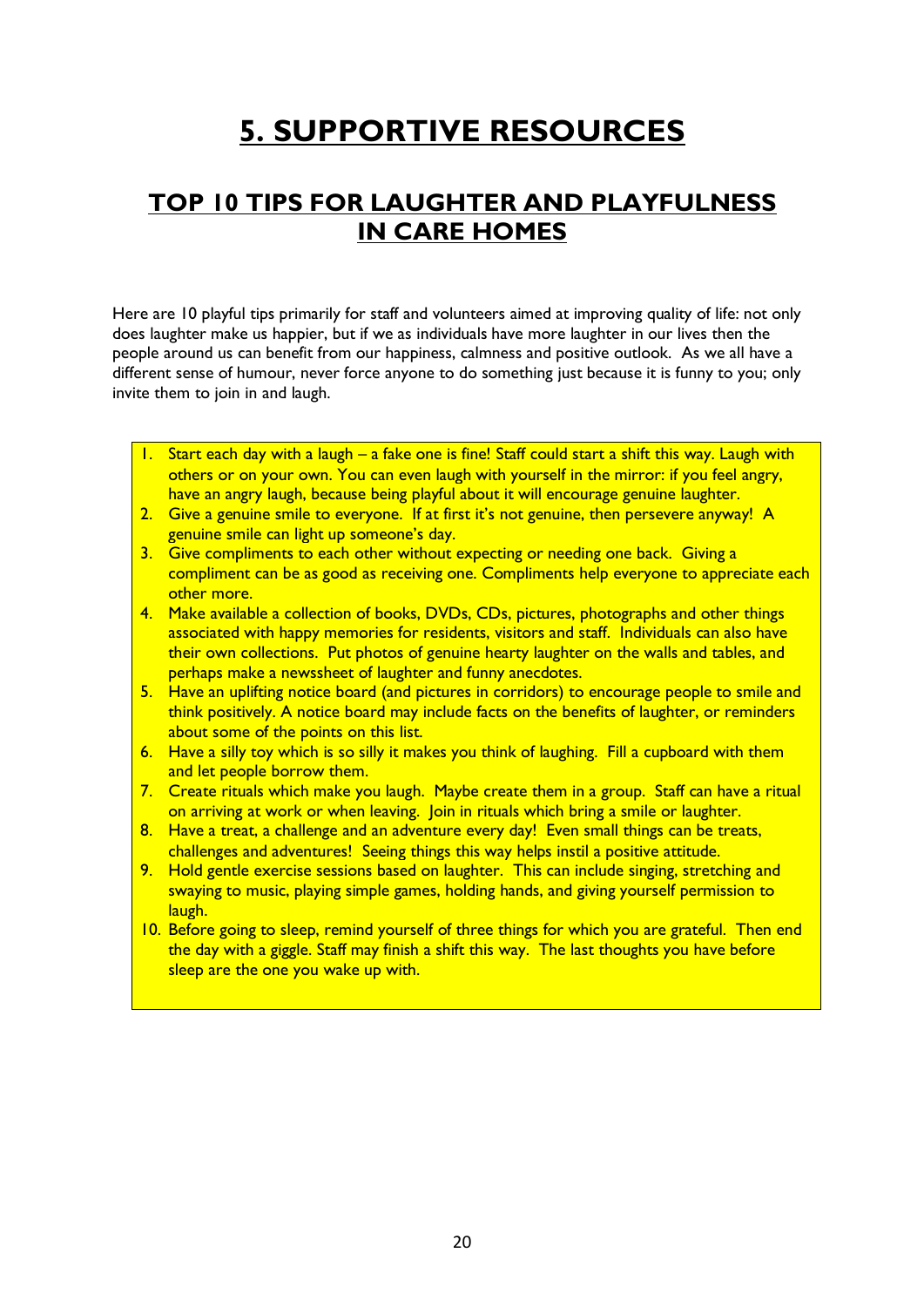### **GUIDANCE FOR LAUGHTER YOGA LEADERS**

In advance, with the staff, agree setup, requirements, and special considerations. On the day, arrive early, greet the staff, meet the residents, shake hands and greet them and ask them their names.

#### **Contraindications:**

- Take care because of high blood pressure, heart disease, chest pain and breathing issues.
- If anyone has headache after a laughter session they should be medically assessed

#### **Arrival and set up:**

- Arrive early, make introductions, get to know names of people.
- Get the organisation to sign the liability form.
- Check in advance of special needs in the group.
- Sit on chairs in a circle, and don't exclude people who can't walk around.
- Have members of staff present and participating.
- Wear bright clothes, and maybe use appropriate props, toys, hats and bright colours.

#### **Considerations:**

- We must never do anything that an external onlooker might think is humiliating or demeaning.
- Explain to everyone that it is about healthy exercise and that we don't have to really laugh.
- It's often best if laughter games are based on things from everyday life or at least things that people are familiar with and don't have to think about.
- The whole session can be done in chairs, with people interacting with those either side.
- For *greetings laugh*, *mobile phone laugh*, and others where two people are involved, the leader and the staff members and any participant who wants to can move around and interact with everyone in the circle. It takes time, and if it is just the leader doing it then be aware of keeping everyone involved in some way.
- Don't expect to always see an interaction from a person. It is still ok if someone does not appear to be involved; we still include them, and the session can still change an individual's energy.
- We can chant Ho ho ha ha (one less ha), or, "Very good, very good, yay," and keep it all slower.
- Don't get people to raise their arms so far / so much when doing the breathing between activities. People might be encouraged to breathe in through the nose and out through the mouth. Breathing in is like smelling a rose.
- Applause  $-$  it is great exercise and brings joy if done playfully and in celebration.

### **Things we may include:**

- Physical contact, with permission, particularly holding hands and people holding each other's hands, and Laughter Yoga exercises which bring people in to physical contact.
- The *milkshake laugh* and variations of it.
- People to laugh with aches and pains and point to the pain, and maybe apply laughter cream and a laugh.
- Depending on physical ability, and not doing these if a number of people are unable to, we can lead exercise-based games such as *roller coaste*r and *bicycle*.

#### **Possible other activities:**

- Have music. We can sway or dance to music (from our chairs).
- Sing songs appropriate for the generation and cultural background. Often songs from childhood are good because they are easy and people with dementia may be more likely to remember these. Ask people what songs they like.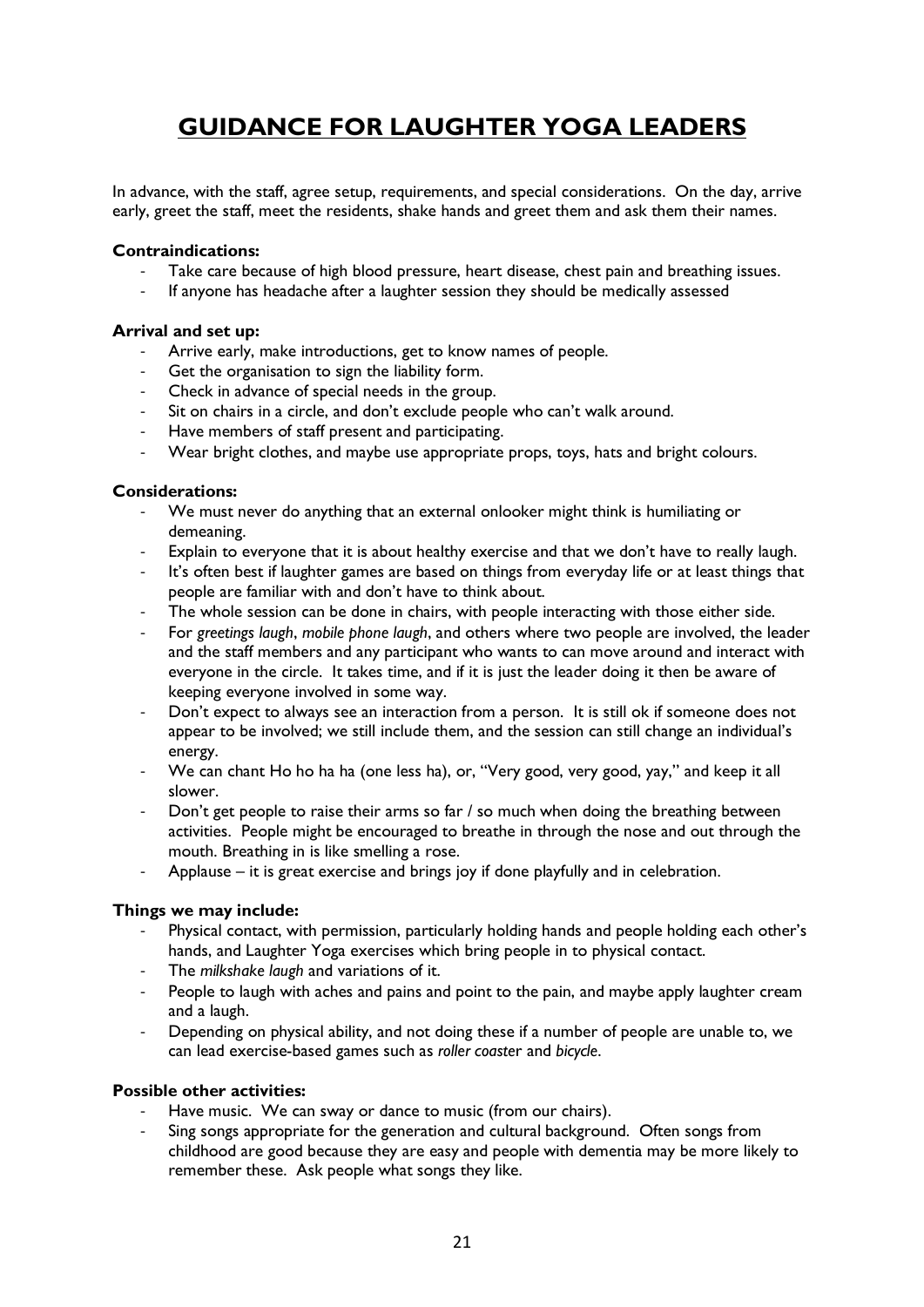### **EXAMPLE OF A LAUGHTER CLUB SESSION**

### **Introduction – keep speaking to a minimum (5 minutes)**

- Welcome people and the leader(s) briefly introduce themselves.
- Briefly say why we are doing these laughter activities and get people thinking about laughter.
- Tell personal anecdotes about laughter and share funny memories (and do so throughout).
- Invite people to choose to join in with what is comfortable for them.
- If you wish, let everyone introduce themselves with a name game. The Laughter Yoga name game has people say their name and then laugh or pretend to laugh, and everyone else laughs with them.

#### **Warm ups and games - (5-10 minutes)**

- Gently warm up the body and relax the mind with some playful activity.
- You might include some of:
	- $\circ$  Breathing exercises: for example, play with the idea of breathing out saying "Ha!"
		- o Smiling exercises: make our face smile, and exchange smiles with other people.
		- $\circ$  Stretching exercises: playful gentle stretches of our body, and gently shaking out. Select warm up exercises for various parts of the body: face and head, shoulders, arms and hands, waist, legs and feet. Let it be slow, gentle, focus on a nice stretch, and tell people only do what is comfortable for them.
		- o Maybe pretend to do daily tasks such as washing our face, or eating a giant cake.
		- o Laughter sound exercises: we could sing along to The Laughing Policeman or other familiar, funny or uplifting songs. We might sing a song but using our own choice of funny words or sounds.
		- o Play with the main laughter sounds (Ha, Hee, Ho)



*International Laughter Club in the park, part of the HaHa project*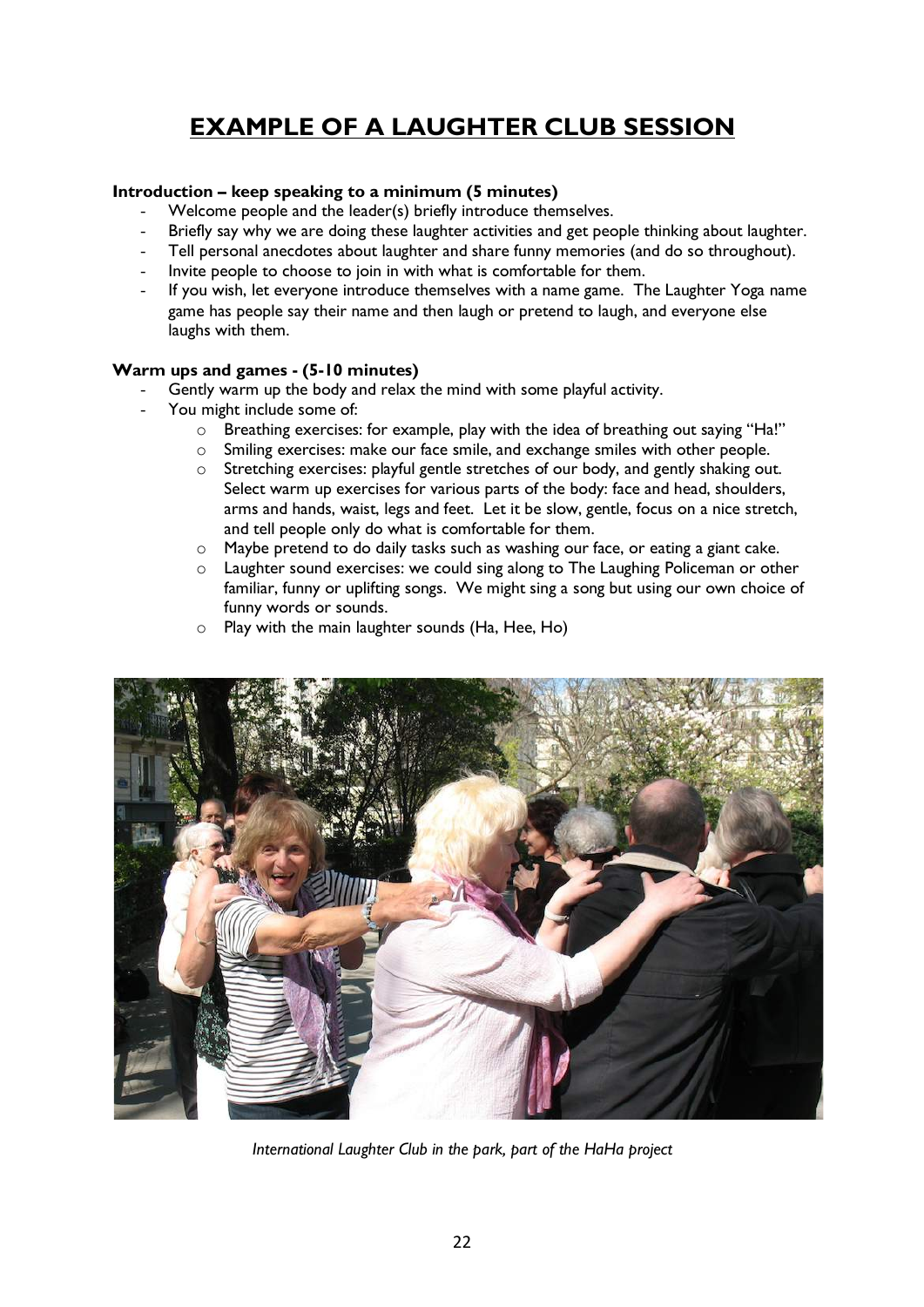### **Laughter Activities - (15-30 minutes)**

- Gently ease people into laughing activities. There is guidance in *Laughter Yoga for Seniors: exercises from Dr Kataria of Laughter Yoga International*21. Also check out the Feelgood Toolkit at http://www.feelgoodcommunities.org/toolkit for a more in-depth description of activities.
- Select some Laughter Yoga games where we laugh together.
	- o Greetings are very good. We greet people around us with eye contact, a handshake and a laugh. We might just greet people either side of us. If staff members go around to everyone then the eye contact and physical contact is often powerful. If any participant walks around doing the activity then leave enough time for them to complete what they are doing.
	- o Appreciations are great, with a High5, a thumbs up, or other interaction.
- Other Laughter Yoga games based on everyday activities and nature are good. We might mix a drink and drink it with a laugh, laugh silently, or smell a beautiful imaginary flower with a laugh. We might have a go hugging ourselves / others and laughing. We might measure out a set of laughs – small, medium and big.
- Keep everything simple and avoid complication, confusion, and having to think what to do.
- Suggest to people that between activities we will say "very good" as you clap once, then another "very good" as you clap again, then cheer "yay" and raise arms or thumbs! You can repeat "Very good very good yay!" two or three times together, and use it throughout the laughter session.



*Laughter Club session at a Dementia Café (photo Nick Harrington)*

#### **Celebration, meditation – (5-15 minutes)**

- It is lovely to celebrate together when everyone is relaxed.
- Depending on ability, its great having conversations including about wonderful things in life.
- We might choose to do the meditative *laugh for no reason*. We sit and chuckle. Set a timer, or let it naturally stop. It might last a few seconds, or go on for a few minutes. Be aware of attention span. At the end ask people to quietly rest for a couple of minutes.

#### **Relaxation and close - (5-10 minutes)**

- Maybe lead a relaxation exercise such as Yoga Nidra. It feels really good for some people after the laughter session. It could take 5-10 minutes just for this. It might send some people to sleep.
- At the end, let people briefly talk about their experience of the session if they wish. It might be nice to have refreshments too.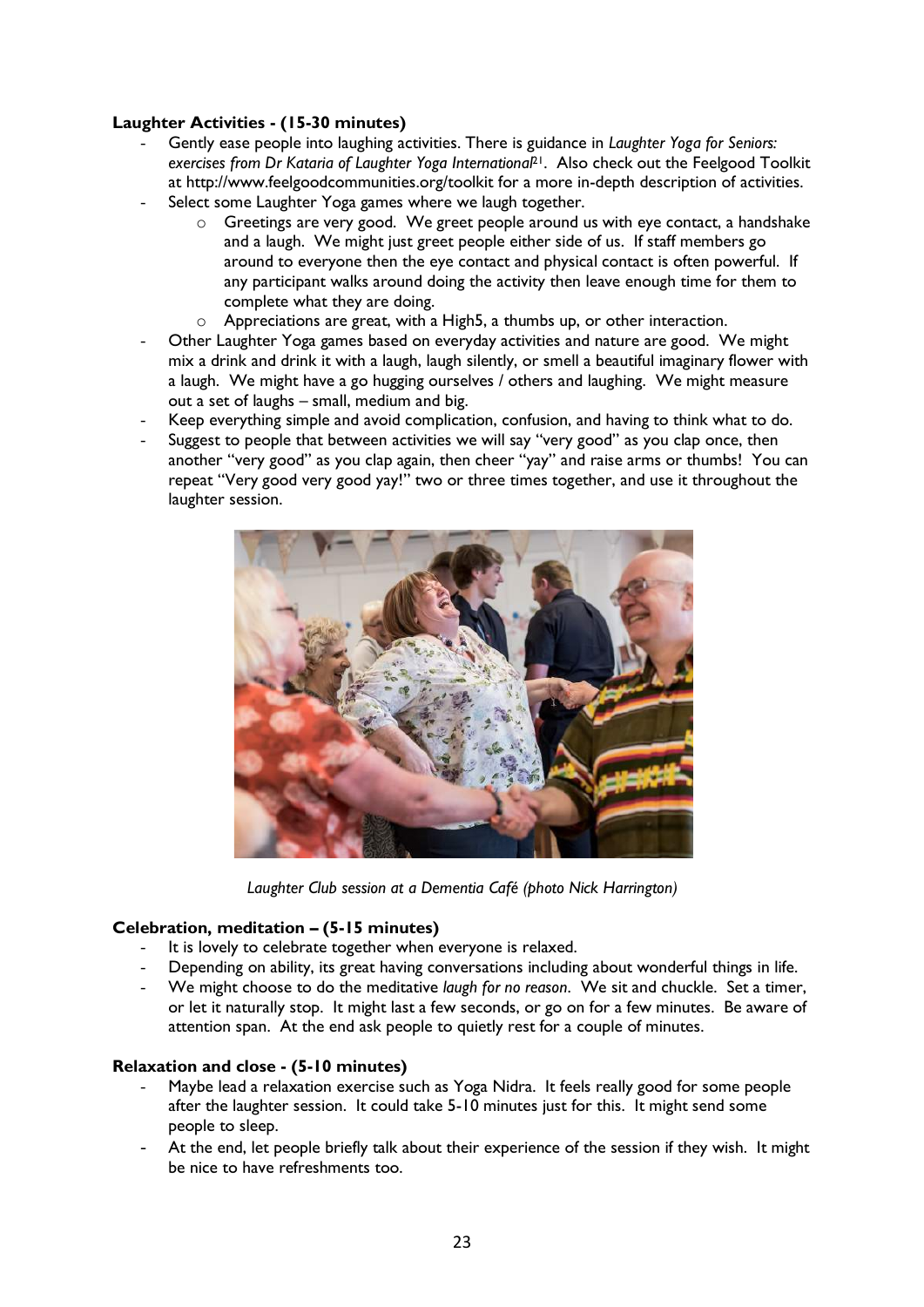### **LAUGHTER AND SMILES PLANNER FOR VISITORS: EACH VISIT CAN BE A SMALL CELEBRATION OR LIKE A PARTY**

 **What can we take with to bring smiles and laughter?**

**For us:**

**For our older person:**

 **Stories we enjoy telling, and jokes that get a smile:**

 **Positive news to talk about:** 

 **Photos we can share:**

 **Activities we can do that bring laughter and smiles:**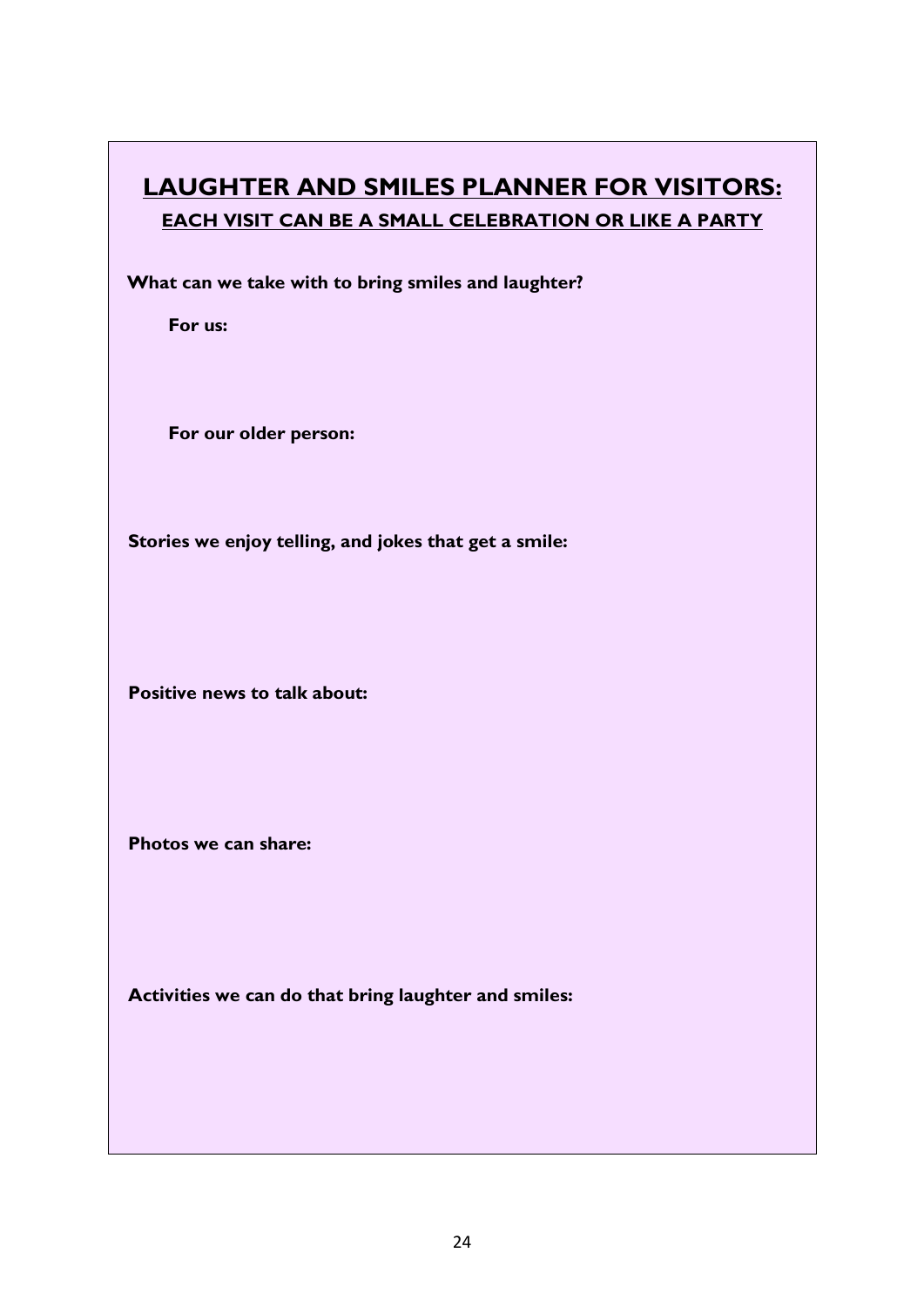### **LAUGHTER-FRIENDLY TICK LIST**

### **Is there owner / management support?**

### **Has there been staff training which includes the benefits of laughter and playfulness? Include:**

A review of *The Senses.*

Review of the 10 key principles to see what is relevant for you / your care home. See how as much as possible everyone can *be in the moment.*

Review how to greet and interact with each other.

Select your own moody mantra to help you smile despite everything.

### **Have you created the right physical environment in your location for laughter and playfulness (always as appropriate)?**

Lighting of the environment.

Colours used in the environment.

Uplifting and silly books and objects put out / available for sharing.

Genuine joyful laughter pictures on display including in rooms where appropriate.

Happy noticeboard / happy handout / laughter leaflets.

Maximising opportunities for interactions (e.g. with layout of chairs and tables). Selected a TV schedule for comedy programs enjoyed by the older people.

### **Can you create / have you created laughter diaries with everyone?**

### **Are you leading short Laughter Club activities or have you invited someone in to lead a full Laughter Club session (if appropriate for people).**

### **Are you connecting with others (as appropriate) through laughter and playfulness?**

Genuine smiles when catching someone's attention. Genuine smiles with any other interaction. Genuine Compliments.

Praise.

Small treats or gifts which cost nothing.

### **Do you celebrate and have celebrations?**

Medals playfully and positively awarded especially for things that worry us. Awards for achievements.

Non-competitive competitions (where participants all win or choose the winner). Celebration events (which can be very small or very short).

### **Do you give time to appreciate yourselves and to tune in to gratitude?**

### **Have you provided playful things for visitors?**

Toys for children. Fun items for adults. Suggestions for uplifting things visitors can do during their visit.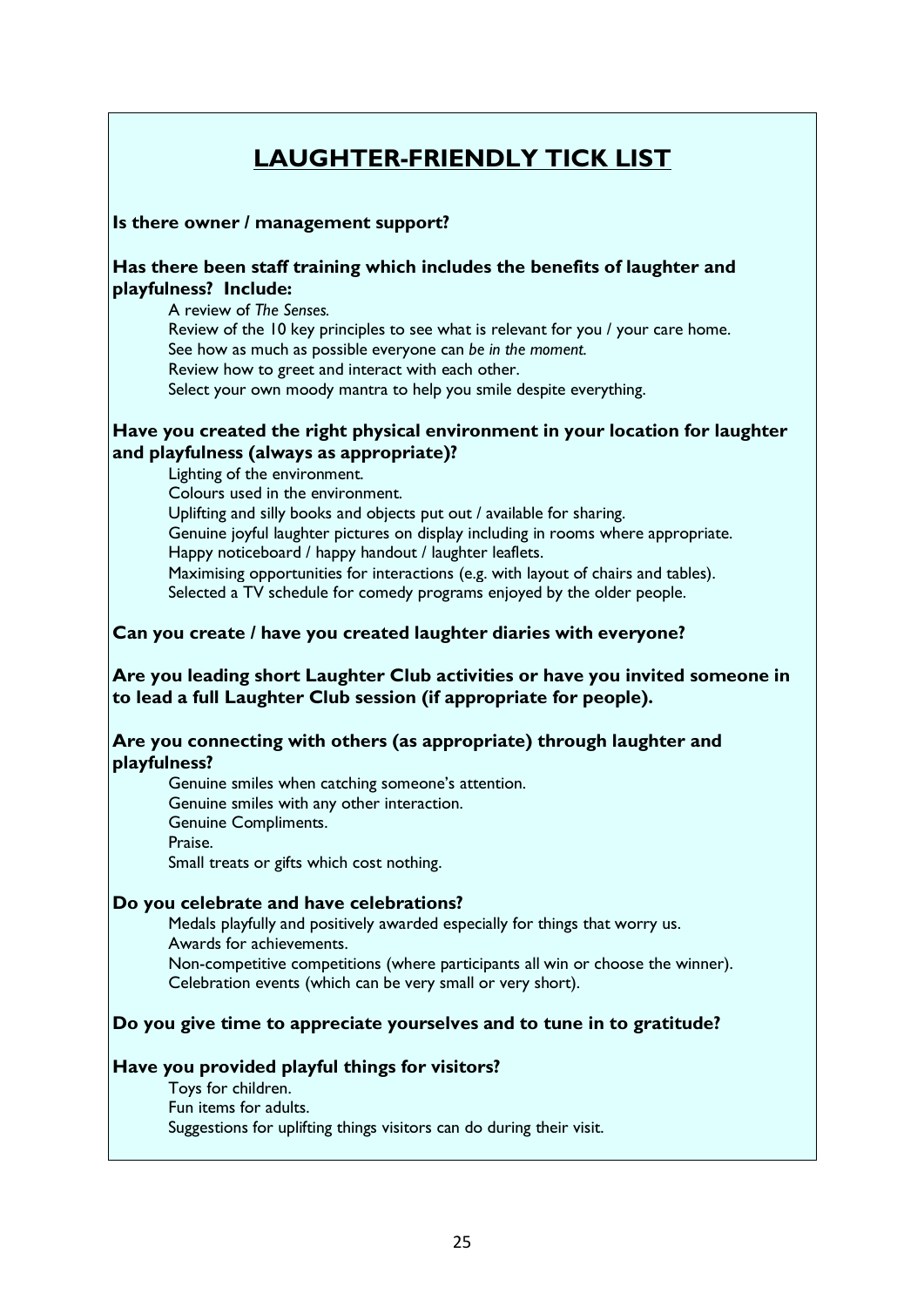# **6. BOOKS, READING AND REFERENCES**

### **RELATED PUBLICATIONS**

- 1. Berk, R.A., (2001) The Active Ingredients in Humor: Psychophysiological Benefits and Risks for Older Adults. *Educational Gerontology*, 27 (3&4).
- 2. Houston, D.M., Mckee, K.J., Carroll, L, and Marsh, H., (1998) Using Humour to Promote Psychological Wellbeing in Residential Homes for Older People. *Aging & Mental Health* 2 (4).
- 3. Berk L, Felten D, Tan S, Bittman S, Westengard J., (2001) Modulation of neuroimmune parameters during the eustress of humor-associated mirthful laughter. *Altern Ther Health* Med, 7.
- 4. Berk L, Tan S, Nehlsen-Cannarella S, Napier B, Lewis J, Lee J, et al., (1988) Humor associated laughter decreases cortisol and increases spontaneous lymphocyte blastogenesis. *Clin Res* 36.
- 5. Fry W., (1992) The physiological effects of humor, mirth, and laughter. *J Am Med Assoc* 267.
- 6. Cousins, N., (2005) Anatomy Of An Illness As Perceived By The Patient. (Paperback edition). New York, W.W. Norton and Company Inc.
- 7. Hayashi, K., Hayashi, T., Iwanaga, S., Kawai, K., Ishii, H., Shoji, S. And Murakami, K., (2003) Laughter Lowered the Increase In Postprandial Blood Glucose. *Diabetes Care* 26 (5).
- 8. Chan D., Livingston G., Jones L., Sampson EL., (2013) Grief reactions in dementia carers: a systematic review. *International Journal of Geriatric Psychiatry*, 28(1):1-17.
- 9. Keltner, D., and Bonnano, G., (1997) A Study of Laughter and Dissociation: Distinct Correlates of Laughter and Smiling During Bereavement. *Journal of Personality and Social Psychology*, 73(4), 687-702.
- 10. Goodheart, A., (1994) Laughter Therapy. Santa Barbara , Less Stress Press.
- 11. Brooker, D., (2007) Person Centred Dementia Care: Making services better. London, Jessica Kingsley Publications.
- 12. Kitwood, T., (1997), Dementia reconsidered the person comes first. Buckingham, Open University Press.
- 13. Williams, K., and Nida, A., (2011) Ostracism: Consequences and Coping. *Current Directions in Psychological Science*, 20(2), 271-275.
- 14. Scott, S., (2013) Laughter, the ordinary and the extraordinary. *The Psychologist*, 26(4), 264- 268.
- 15. Fyrand, L., (2010) Reciprocity: A Predictor of Mental Health and Continuity in Elderly People's Relationships? A Review. *Current Gerontology and Geriatrics Research*, Volume 2010,1- 14.
- 16. Pitfield, C., Shahriyarmolki, K., and Livingston, G., (2011) A systematic review of stress in staff caring for people with dementia living in 24-hour care settings. *International Psychogeriatrics*, 23(1),4–9.
- 17. Maben, J., Taylor, C., J Dawson, J., Leamy, M., McCarthy I., Reynolds, E., Ross, S., Shuldham, C., Bennett, L., and Foot, C., (2018) A realist informed mixed-methods evaluation of Schwartz Center Rounds® in England. *Health Service and Delivery Research*, 6(37).
- 18. Lown, B., and Manning, C., (2011) The Schwartz Center Rounds: Evaluation of an Interdisciplinary Approach to Enhancing Patient-Centered Communication, Teamwork, and Provider Support. *Academic Medicine*, 85(6),1073-1081.
- 19. Zeisel, J., (2010) I'm still here creating a better life for a loved one living with Alzheimer's. London, Piatkus.
- 20. Low L., et al, (2013) The Sydney Multisite Intervention of LaughterBosses and ElderClowns (SMILE) study: cluster randomised trial of humour therapy in nursing homes. *BMJ* Open 2013;3:e002072
- 21. Kataria, Dr M., (2002) Laugh For No reason. (2nd ed.) Madhuri International Publications.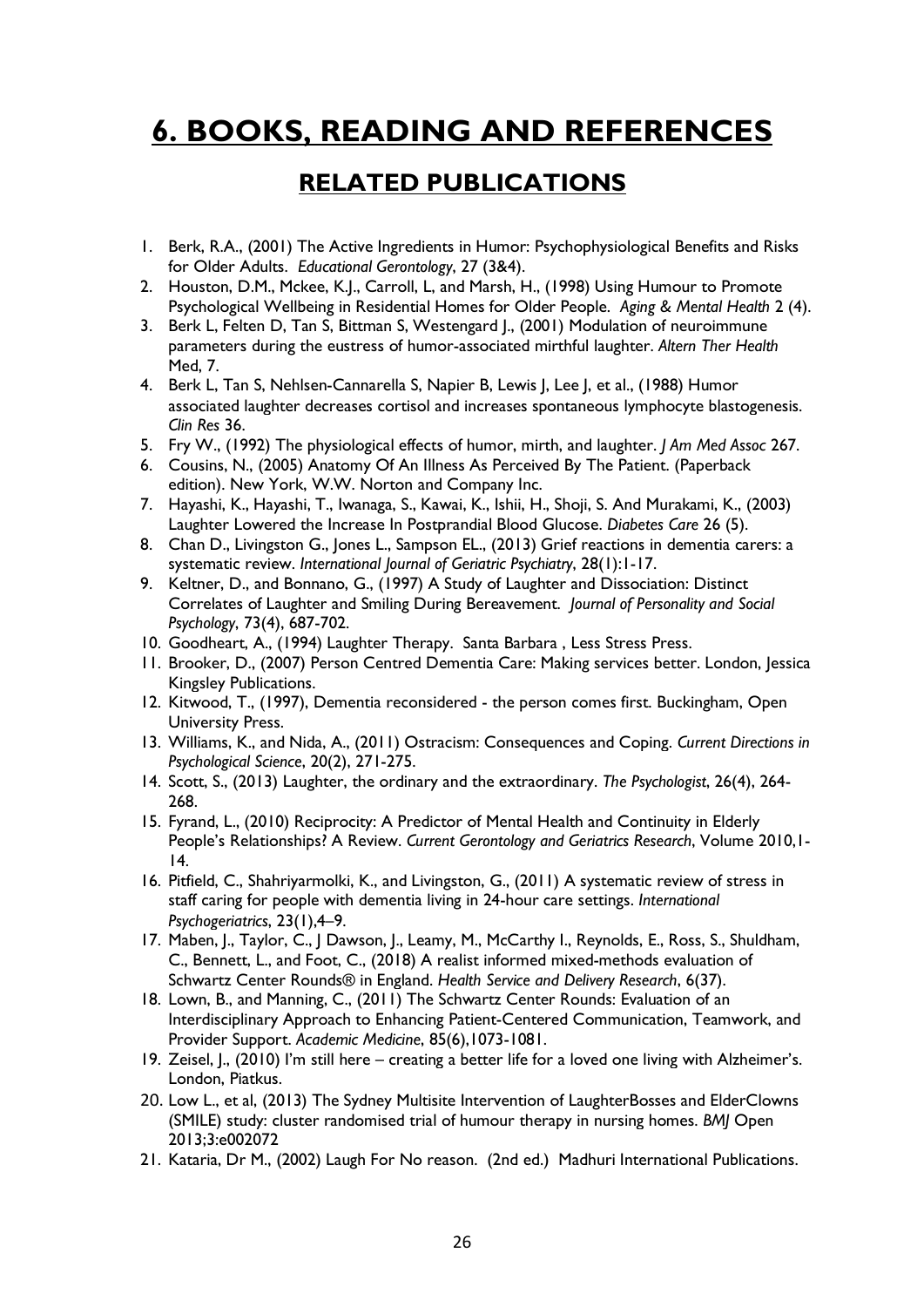### **WEB LINKS AND ARTICLES OF INTEREST**

#### **Happiness and physiology:**

- The Dalai Lama writes about the purpose of life and happiness: https://upliftconnect.com/dalai-lama-what-is-the-purpose-of-life.
- More insight into happy hormones: https://www.happiness.com/en/magazine/science-psychology/happiness-hormones/
- Even smiling can trick our brain into happiness: https://www.nbcnews.com/better/health/smiling-can-trick-your-brain-happiness-boost-yourhealth-ncna822591
- The benefit of just even hearing the sound of laughter: https://bpsmedicine.biomedcentral.com/articles/10.1186/s13030-018-0141-0
- Just the expectation of a mirthful laughter experience boosts endorphins 27 percent: https://phys.org/news/2006-04-mirthful-laughter-boosts-endorphins-percent.html
- The *Fight or Flight* response: http://www.nwbh.nhs.uk/healthandwellbeing/Pages/Fight-or-Flight.aspx
- TED talk on the subject of laughter by Professor Sophie Scott: https://www.youtube.com/watch?v=UxLRv0FEndM
- Laughter is contagious just watch: https://www.youtube.com/watch?v=E-iWZvdzeGM

#### **Support:**

- Death Café: speak freely and openly and often positively about death and dying: https://deathcafe.com
- Dementia Café (at the Alzheimer's Society web site): https://www.alzheimers.org.uk/get-support/your-support-services/dementia-cafe

### **An inspiring film:**

- David Sheard's film, *We are Family*: https://www.youtube.com/watch?v=4gcaElkEFfE

#### **A practical book:**

John Killick (2013) Playfulness and Dementia: A Practice Guide (University of Bradford Dementia Good Practice Guides). London, Jessical Kinglsey Publishers.

#### **The Laughter Bosses and Elder Clowns programs:**

- https://www.youtube.com/watch?v=qOVqO\_aavWs
- https://www.youtube.com/watch?v=5fpNHafURYU

#### **The Laugh Project:**

https://www.laughproject.info

#### **The HaHaEurope project:**

https://hahaeurope.wordpress.com

### **Feelgood Firstaid Toolkit:**

http://www.feelgoodcommunities.org/toolkit